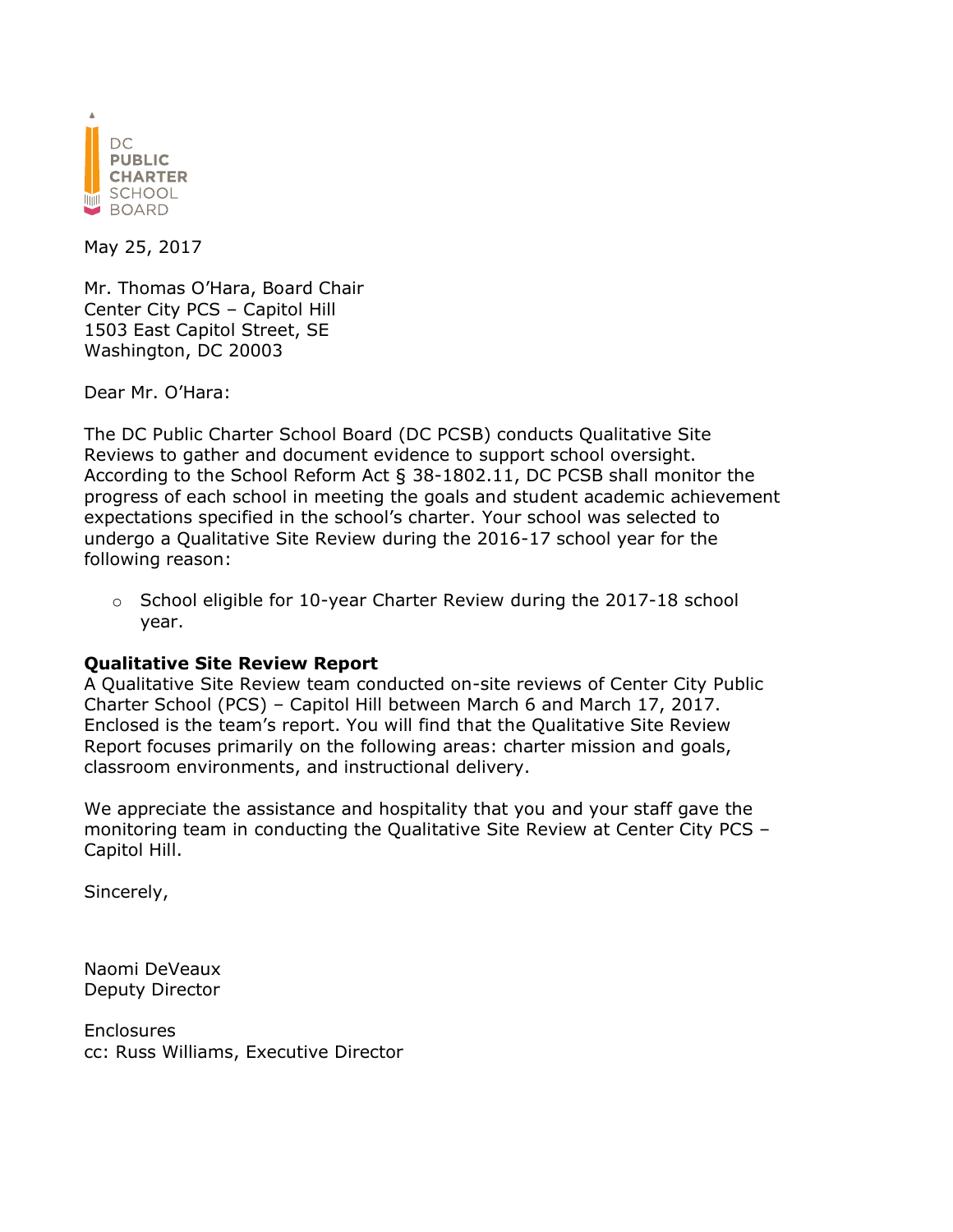# **Qualitative Site Review Report**

**Date:** May 25, 2017

#### **Campus Information**

**Campus Name:** Center City PCS – Capitol Hill **Ward:** 6 Grade levels: PreK - 8<sup>th</sup> grade

#### **Qualitative Site Review Information**

**Reason for visit:** School eligible for 10-year Charter Review during 2017-18 school year **Two-week window:** March 6, 2017 – March 17, 2017 **QSR team members:** 1 DC PSCB staff and 3 consultants including one special education specialist **Number of observations:** 17 **Total enrollment:** 237 **Students with Disabilities enrollment:** 33 **English Language Learners enrollment:** <10 **In-seat attendance during the two-week window: Visit 1:** March 7, 2017- 90.6% **Visit 2:** March 9, 2017- 94.2% **Visit 3:** March 10, 2017- 96.0% **Visit 4:** March 17, 2017- 97.6%

#### **Summary**

Center City Public Charter School's mission is to empower their students for lifelong success by building strong character, promoting academic excellence and generating public service throughout Washington, DC.

The QSR team observed evidence that Center City Public Charter School – Capitol Hill campus is generally meeting its mission. Observers noticed strong instruction in many classrooms, particularly in the elementary grades, and noted an overall positive school culture. Posters and exemplary student work lined the hallways. One wall displayed essays for Black History Month, another held recognitions of students and teachers who demonstrated character traits such as "empathy" and "optimism," and another contained pictures of "Students of the Month" with summaries about why the student earned the honor. Teachers generally delivered lessons that pushed students to think critically and defend their answers. Many students outwardly showed enthusiasm toward their work. Observers noticed a trend of inconsistency between elementary and middle school classroom environments. In the elementary grades students exhibited few to no behavior issues; teachers taught high-quality lessons with little to no distraction. In the upper grades lessons appeared similarly rigorous, but student behavior often led to significant disruptions in lesson delivery.

During the QSR two-week window, the team used the Charlotte Danielson *Framework for Teaching* to examine the classroom environment and instruction (see Appendix I). The QSR team scored 77% of observations as distinguished or proficient in the Classroom Environment domain, up from the 70% of observations rated as distinguish or proficient in this domain during the school's last QSR in April of 2013. Observers rated 80% of classrooms as proficient in the *Establishing a Culture for Learning* and *Managing Classroom Procedures* components. In these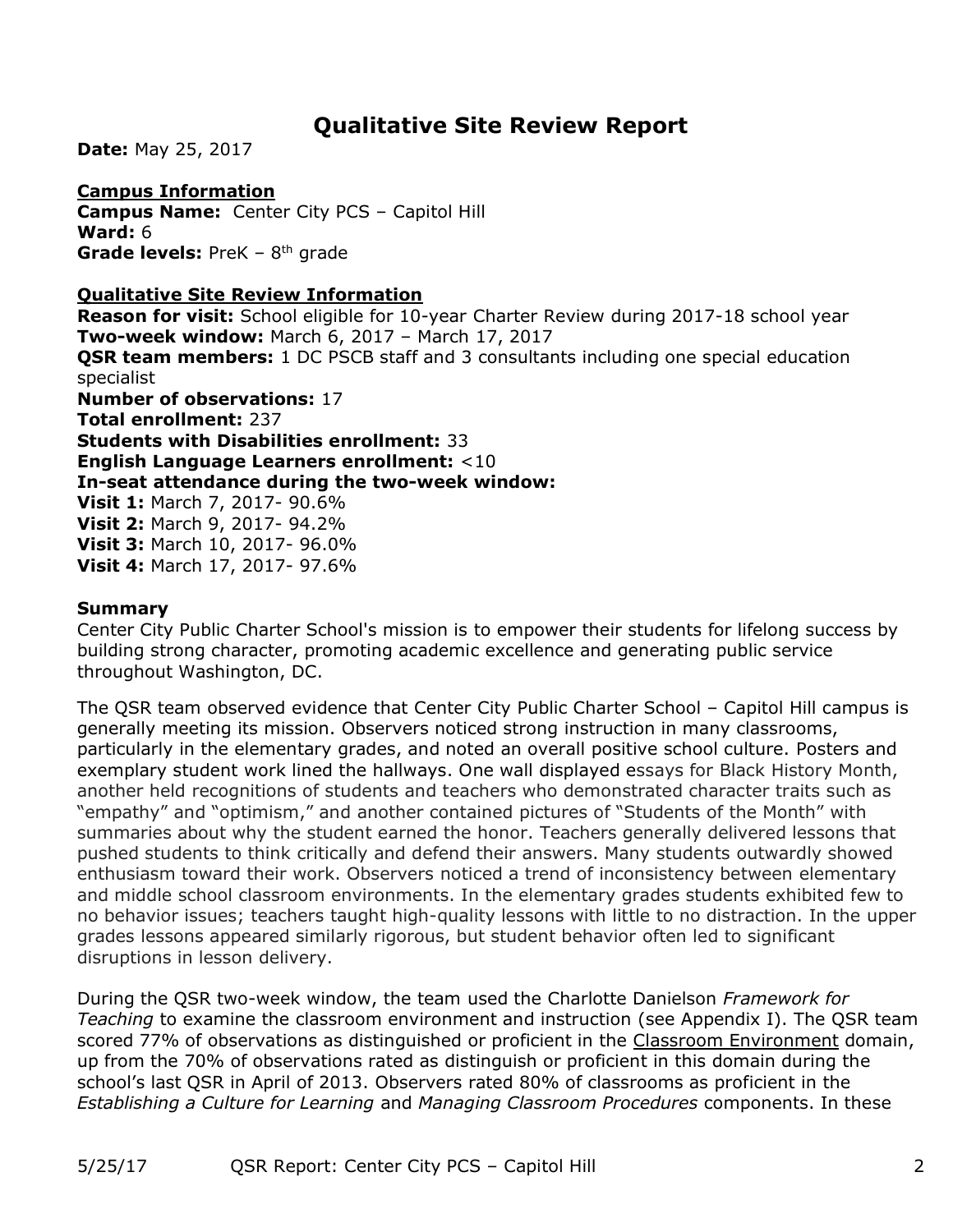observations teachers communicated the importance of the content and learning and students took pride in their work. Classrooms functioned with little instructional time lost due to ineffective procedures. However, notably, student behavior and behavior management efficacy varied widely across observations. The *Managing Student Behavior* domain received the widest spread of scores with 13% of observations rated unsatisfactory, 21% rated basic, 53% rated proficient, and 13% rated distinguished.

The QSR team scored 67% of observations as distinguished or proficient in the Instruction domain, up from the 60% of observations rated as distinguish or proficient in this domain during the school's last QSR in April of 2013. Classrooms earned the highest ratings in the *Communicating with Students* component, with 74% rated as proficient or distinguished. Teachers in these observations explained content clearly and student understood expectations for quality work.

#### Governance

DC PCSB reviewed the meeting minutes from Center City PCS' Board of Directors meeting on March 15, 2017. A quorum was present. The board discussed the recent science fair among all six Center City PCS campuses. The CEO shared that he is working to improve employee retention and academic achievement. The Finance and Academic Committees discussed a joint meeting to finalize the current and three-year budgets of each campus. The Academic Committee reviewed midyear NWEA-MAP results and explained that principals and assistant principals are coaching teachers in preparation for the PARCC test. The CEO informed the Board that Center City PCS received official notification of their accreditation.

#### Specialized Instruction for Students with Disabilities

Prior to the two-week window, Center City PCS – Capitol Hill responded to a DC PCSB questionnaire regarding the provision of instruction to students with disabilities. The reviewer who conducted special education-specific observations noted the following evidence, which supports that the school is strongly implementing its program with fidelity:

- The school explained that each teacher is supplied with a toolkit for each unit of study to serve a supplement to learning tools already cleared by the teacher. While DC PCSB did not observe the toolkits in use, they were available in multiple classrooms. One math toolkit on place value consisted of manipulatives for counting; examples of expanded notation; place value pocket charts; and a multiplication table. Another toolkit for writing included My Personal Word Wall; a laminated Dolch Word List; sentence starter words, such as *first, next, then, after* and *finally*; graphic organizers, a Writing Intervention Game Plan for connecting text to self; and a list of transition words and phrases, such as *first, meanwhile, next*, and *afterward*.
- To support students with disabilities in the general education classroom, inclusion teachers work with general education teachers in the classroom, and during planning. DC PCSB observed special educators in each observation. In some observations special educators led small groups working on the same content as the rest of the class but with more direct support. In other observations the inclusion teachers taught the whole group lesson while the general education teacher supported a small group.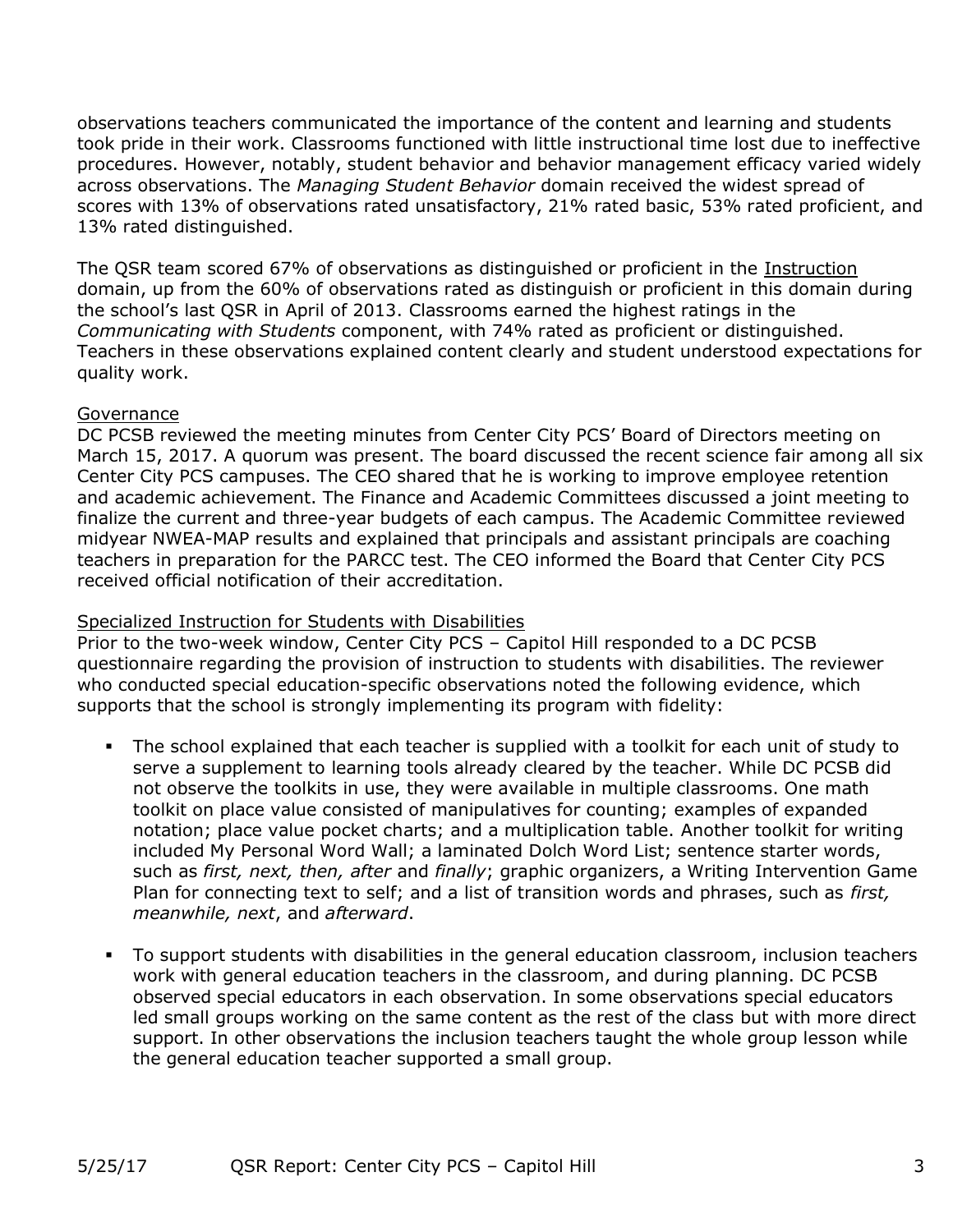- The school described the use of exit tickets as a process for determining content mastery. Observers noted exit tickets in most observations. The school also uses intervention blocks using online software that generates a report outlining skill gaps students demonstrated when using the platform.
- The school reported several differentiation techniques used in the inclusion classroom. The observers noted that special educators reviewed pre-requisite skills (e.g., asking a series of questions about the y-intercept before moving on to solving linear equations, recalling rules for multiplying/dividing fractions); modified texts (e.g., drawings as prompts for comparing fractions); used a multisensory approach to learning (e.g., listening, hearing and writing as the teacher models), and introduced multiple iterations of the same skill (e.g., solving word problems by drawing pictures, underlining key words, writing equations) to reinforce understanding.
- The school describes the use of intervention blocks via software platforms to generate reports on skill gaps. During one intervention block some middle school students read historical texts that support a class novel while others participated in a guided reading small group with the intervention teacher. Other students worked on *Achieve 3000*, an online reading program that differentiates based on each student's current progress. Some students annotated text, some students answered reading comprehension questions, and some analyzed a visual related to the text. The math SPED teacher met with a few students in 6-8<sup>th</sup> grade during the intervention block. Students in 4<sup>th</sup> and 5<sup>th</sup> grade analyzed *Read Works* passages to help them access their ELA texts. In the younger grades, SPED teachers pushed-in during intervention for small group reading while other students read independently or with the general education teacher.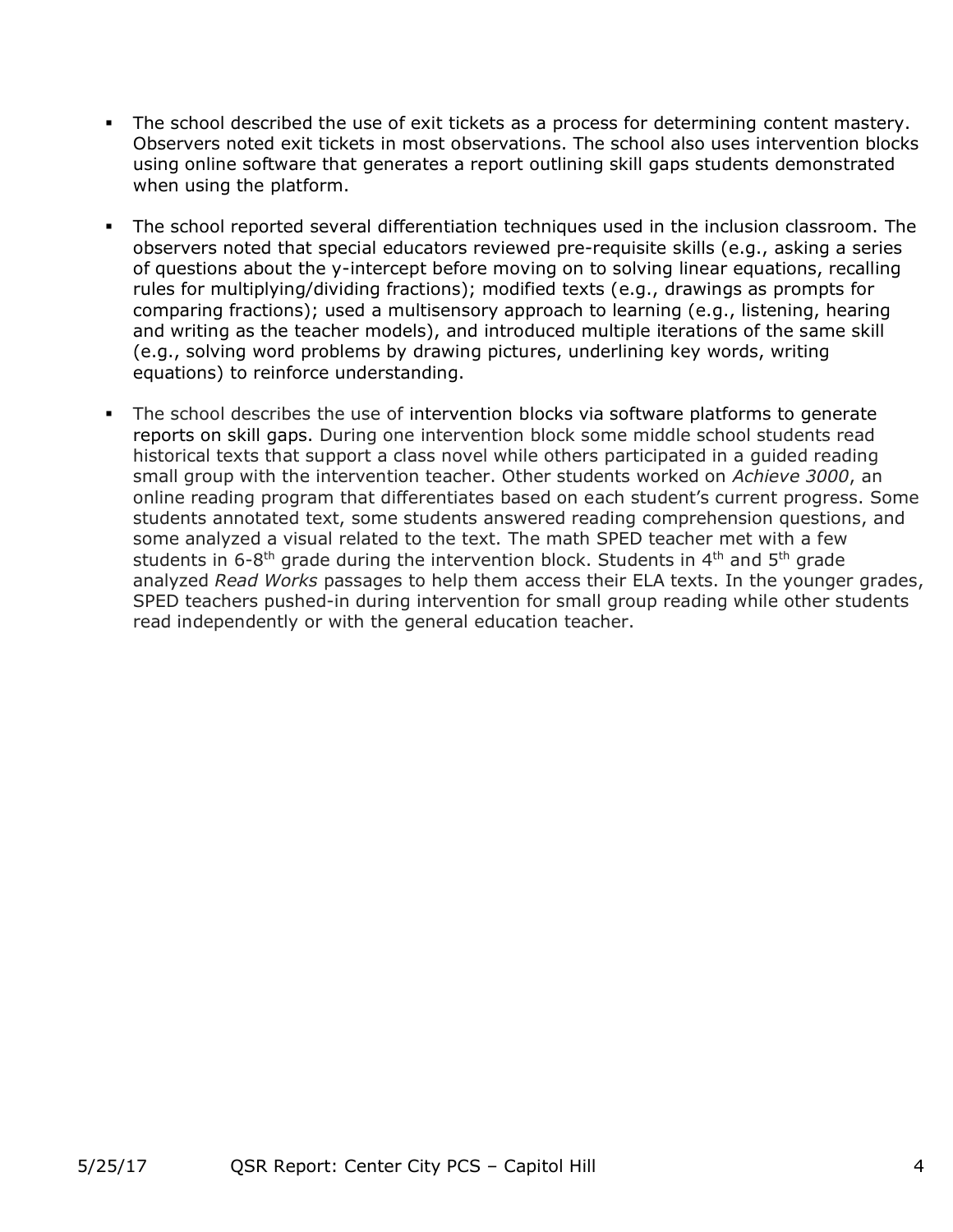#### **CHARTER MISSION, GOALS, AND ACADEMIC ACHIEVEMENT EXPECTATIONS**

This table summarizes qualitative evidence related to the goals and academic achievement expectations as detailed in the school's charter and subsequent charter amendments. Some charter goals can only be measured quantitatively. The Qualitative Site Review (QSR) team recorded evidence of what the school is doing on the ground to meet these quantitative goals. During the charter review or charter renewal process, DC PCSB staff will use quantitative data to assess whether the school met those goals.

| <b>Mission and Goals</b>                                                                                                                                                                                                       | <b>Evidence</b>                                                                                                                                                                                                                                                                                                                                                                                                                                                                                                                                                                                                                                                                                                                                                                                                                                                                                                                                                                                                                                                                                                         |
|--------------------------------------------------------------------------------------------------------------------------------------------------------------------------------------------------------------------------------|-------------------------------------------------------------------------------------------------------------------------------------------------------------------------------------------------------------------------------------------------------------------------------------------------------------------------------------------------------------------------------------------------------------------------------------------------------------------------------------------------------------------------------------------------------------------------------------------------------------------------------------------------------------------------------------------------------------------------------------------------------------------------------------------------------------------------------------------------------------------------------------------------------------------------------------------------------------------------------------------------------------------------------------------------------------------------------------------------------------------------|
| Mission:                                                                                                                                                                                                                       | The QSR team saw evidence to support that<br>Center City PCS - Capitol Hill is meeting its                                                                                                                                                                                                                                                                                                                                                                                                                                                                                                                                                                                                                                                                                                                                                                                                                                                                                                                                                                                                                              |
| Center City Public Charter School's mission is to<br>empower their students for lifelong success by<br>building strong character, promoting academic<br>excellence and generating public service<br>throughout Washington, DC. | mission. Teachers, often teaching in pairs,<br>generally led rigorous, grade-appropriate<br>instruction and students largely engaged<br>positively with each other and their work,<br>particularly in the elementary grades. Teachers<br>demonstrated belief in student abilities. One<br>teacher spoke about the importance of growth<br>mindset and another praised students who<br>sounded out new vocabulary when reading<br>aloud. Other teachers encouraged accountable<br>language through a Socratic Seminar format.<br>Students frequently used the phrases: "I agree<br>with X because" or "I challenge that statement<br>because" or "I understand what you are saying<br>but" Students also posed challenging<br>questions to their classmates and responded to<br>each other. Teachers modeled and supported<br>effective communication strategies. In one<br>observation the teacher led an exploratory<br>lesson on physics using multiple strategies to<br>encourage students to predict outcomes. The<br>teacher used and explicitly taught new<br>vocabulary and students engaged with<br>enthusiasm. |
|                                                                                                                                                                                                                                | The QSR team noted stark differences in<br>instructional quality and behavior between<br>elementary and middle grades. In lower grade<br>observations classrooms functioned efficiently<br>and teachers delivered strong lessons. Students<br>learned character development skills<br>throughout explicit lessons. In upper grades<br>behavior issues significantly interfered with<br>lesson delivery. In several observations the<br>teacher ignored whole groups of students who<br>were off-task, spent substantive class time                                                                                                                                                                                                                                                                                                                                                                                                                                                                                                                                                                                      |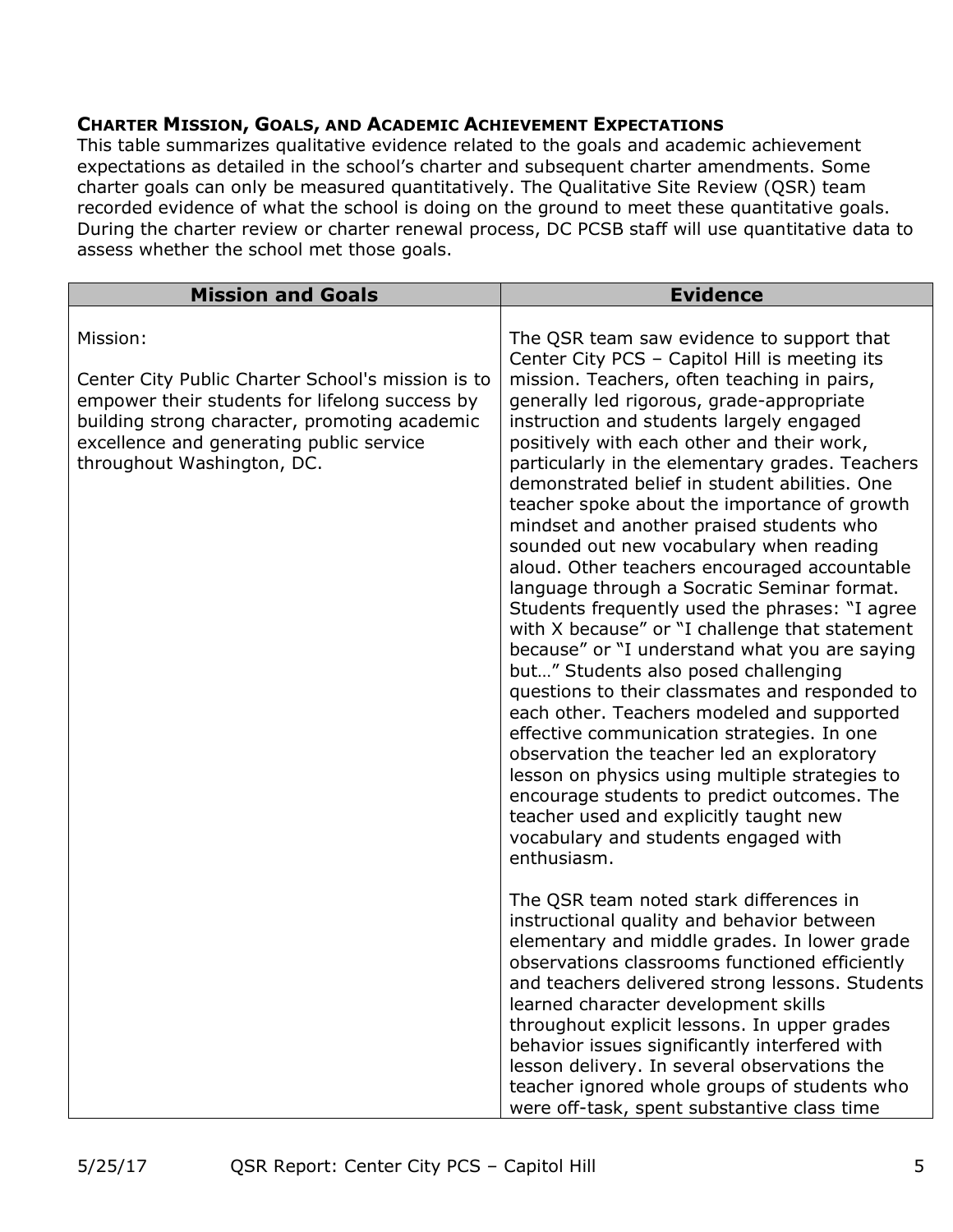| <b>Mission and Goals</b>                                                                                                                                                                                                                                  | <b>Evidence</b>                                                                                                                                                                                                                                                                                                                                                                                                                                                                                                                                                                                                                                                                                                                                            |
|-----------------------------------------------------------------------------------------------------------------------------------------------------------------------------------------------------------------------------------------------------------|------------------------------------------------------------------------------------------------------------------------------------------------------------------------------------------------------------------------------------------------------------------------------------------------------------------------------------------------------------------------------------------------------------------------------------------------------------------------------------------------------------------------------------------------------------------------------------------------------------------------------------------------------------------------------------------------------------------------------------------------------------|
|                                                                                                                                                                                                                                                           | coaxing students to participate, or read aloud<br>to a class of students where only one or two<br>were on-task and attending to the lesson.                                                                                                                                                                                                                                                                                                                                                                                                                                                                                                                                                                                                                |
|                                                                                                                                                                                                                                                           | Exemplary student work hung on the walls, and<br>posters in classrooms communicated the<br>school's values. College banners hung in middle<br>school classrooms and hallways, and university<br>research projects lined a middle school hallway.<br>One observer heard the Principal remind<br>students that "Capitol Hill is a Tier 2 school on<br>its way to becoming a Tier 1 school with<br>everyone's hard work!"                                                                                                                                                                                                                                                                                                                                     |
| Goals:                                                                                                                                                                                                                                                    |                                                                                                                                                                                                                                                                                                                                                                                                                                                                                                                                                                                                                                                                                                                                                            |
| Center City PCS proposes that at least 70% of<br>all students in grades K-8 will achieve at or<br>above the 40th percentile or meet/exceed their<br>spring growth target in math and reading based<br>on NWEA MAP national norms by June of each<br>year. | The QSR team saw some evidence related to<br>this goal. ELA students analyzed historical text<br>and wrote multi-paragraph essays in response<br>to a prompt and several teachers referenced<br>growth targets when discussing daily class<br>objectives. A classroom data board displayed<br>the school goal of 40 <sup>th</sup> percentile and contained<br>a marker for each student with approximately<br>10% of students meeting the goal. In a few<br>observations only some students engaged in<br>the lesson and it was apparent that multiple<br>students were not learning the new skills.                                                                                                                                                       |
| Students will read and comprehend grade level<br>appropriate text in the core content areas.                                                                                                                                                              | Teachers challenged students in all grades<br>through grade-level appropriate texts. Students<br>used tools such as annotation and questioning<br>to determine meaning in the text and teachers<br>modeled strategies to aid students. Lessons<br>focused on synthesizing evidence to write topic<br>sentences, or discerning the primary argument<br>of a text. PreK and middle school students<br>paired up as reading buddies and read about<br>space (related to the PreK unit of study) and<br>practiced reading strategies and questioning<br>techniques.<br>One teacher led a Socratic seminar. In this<br>observation students demonstrated a deep<br>understanding of the text and posed articulate<br>questions to each other and cited specific |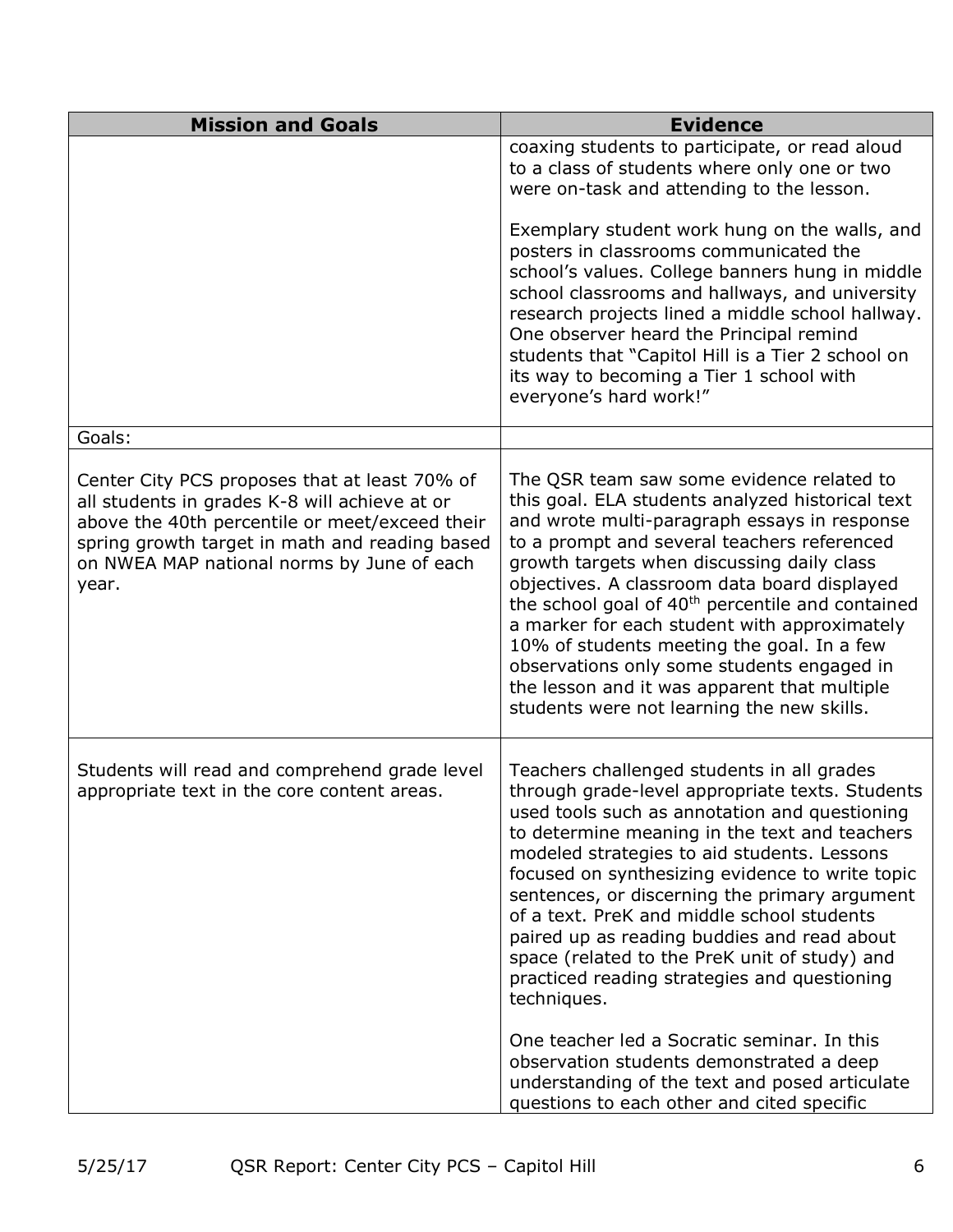| <b>Mission and Goals</b>                                                                                                                                 | <b>Evidence</b>                                                                                                                                                                                                                                                                                                                                                                                                                                                                                                                                                                                                                                                                                                                                                                                                                                                                                                                                                                                                                    |
|----------------------------------------------------------------------------------------------------------------------------------------------------------|------------------------------------------------------------------------------------------------------------------------------------------------------------------------------------------------------------------------------------------------------------------------------------------------------------------------------------------------------------------------------------------------------------------------------------------------------------------------------------------------------------------------------------------------------------------------------------------------------------------------------------------------------------------------------------------------------------------------------------------------------------------------------------------------------------------------------------------------------------------------------------------------------------------------------------------------------------------------------------------------------------------------------------|
|                                                                                                                                                          | passages from the book. In a kindergarten<br>class the teacher followed a scripted curriculum<br>and asked questions to preview reading. The<br>students defined the words "fair" and "unfair"<br>and explained the main points of the book.<br>Students had opportunities to turn and talk to<br>answer questions and said, "My partner was X<br>and he thought I agree/disagree<br>because"                                                                                                                                                                                                                                                                                                                                                                                                                                                                                                                                                                                                                                      |
| Students will master and apply grade-level<br>appropriate computation skills and concepts;<br>they will use mathematical reasoning to solve<br>problems. | Students worked on both math speed drills for<br>fluency and problem solving in the math classes<br>observed. Students in upper grades had<br>opportunities to apply mathematical reasoning<br>to solve problems, but many were disengaged<br>from the learning task. In an elementary class<br>a teacher worked with a small group to re-<br>teach a lesson on using base ten blocks for<br>addition while others worked on a laptop or<br>worksheets. Students not working with the<br>teacher engaged in their work unevenly. Most<br>worked while others socialized. In one small<br>group the teacher encouraged students to<br>explain their thinking, asking questions such<br>as, "How can we make 24 plus 9?", and "How<br>can we use 10 to find the sum?" The teacher<br>built upon each step of the lesson and students<br>used and drew out base ten blocks on their<br>whiteboards; the teacher explained, "You can<br>now use the strategy to add numbers using<br>base 10 blocks or drawing them on your<br>paper." |
| All Center City PCS campuses will achieve an<br>average of at least 90% attendance each year.                                                            | On each day of observations, the school had<br>attendance rates above 90%.<br>In-seat attendance during the two-week<br>window:<br>Visit 1: March 7, 2017- 90.6%<br>Visit 2: March 9, 2017- 94.2%<br>Visit 3: March 10, 2017- 96.0%<br>Visit 4: March 17, 2017- 97.6%                                                                                                                                                                                                                                                                                                                                                                                                                                                                                                                                                                                                                                                                                                                                                              |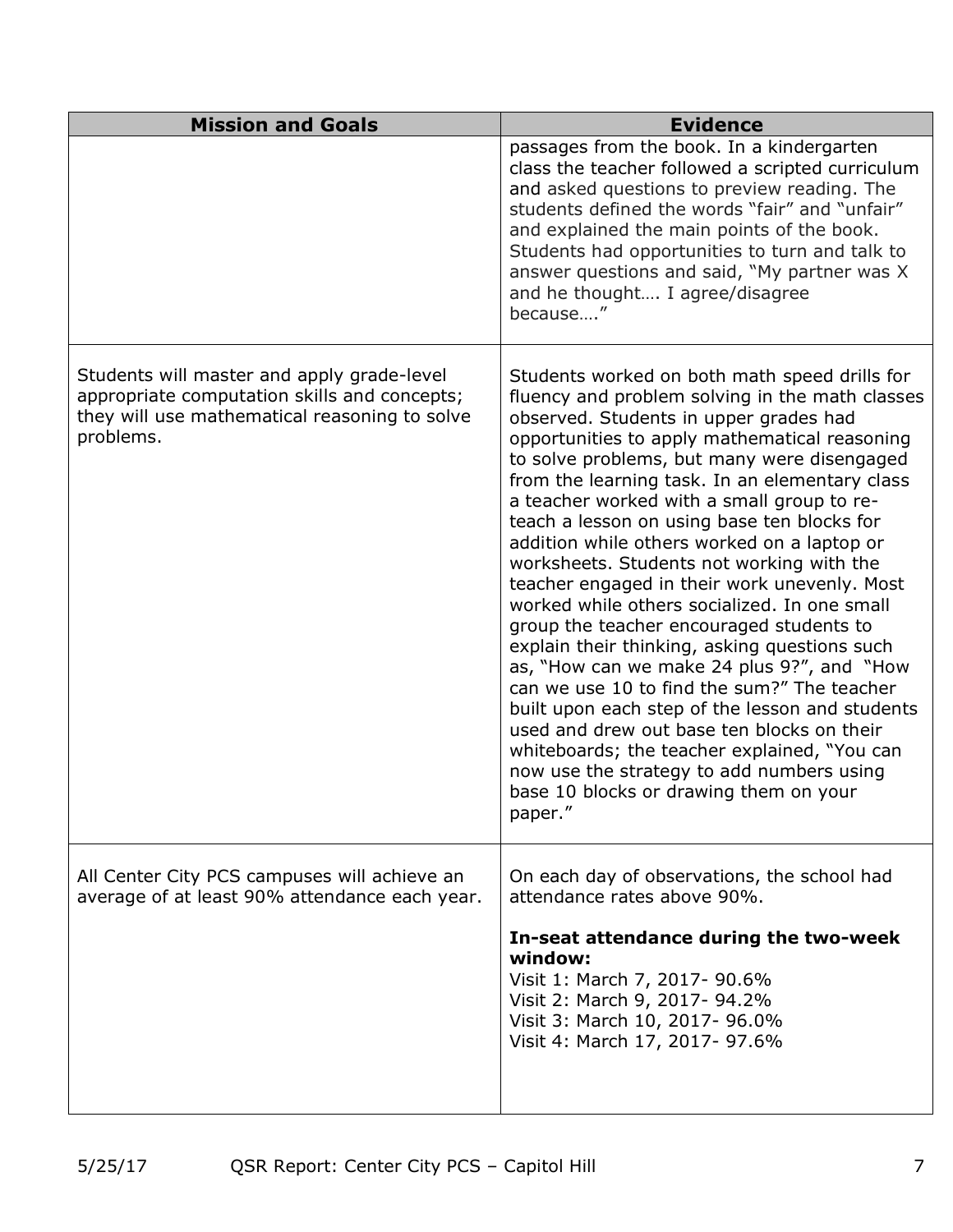| <b>Mission and Goals</b>                                                                                                                                                                                                                                                                              | <b>Evidence</b>                                                                                                                                                                                                       |
|-------------------------------------------------------------------------------------------------------------------------------------------------------------------------------------------------------------------------------------------------------------------------------------------------------|-----------------------------------------------------------------------------------------------------------------------------------------------------------------------------------------------------------------------|
| All Center City PCS campuses should achieve<br>an average of at least 75% re-enrollment each<br>year.                                                                                                                                                                                                 | DC PCSB will review quantitative data from the<br>Performance Management Framework to assess<br>this goal for the review.                                                                                             |
| Center City PCS students will build character by<br>performing community service. Our goal is for<br>at least 75% of students in grades 4-8 to<br>participate in a minimum of two community<br>service activities annually as measured by<br>student exit tickets and tracked through<br>PowerSchool. | During the observation window students<br>participated in a clothing drive for Martha's<br>Table, an organization that helps provide<br>clothing, food, and other resources to low-<br>income and homeless neighbors. |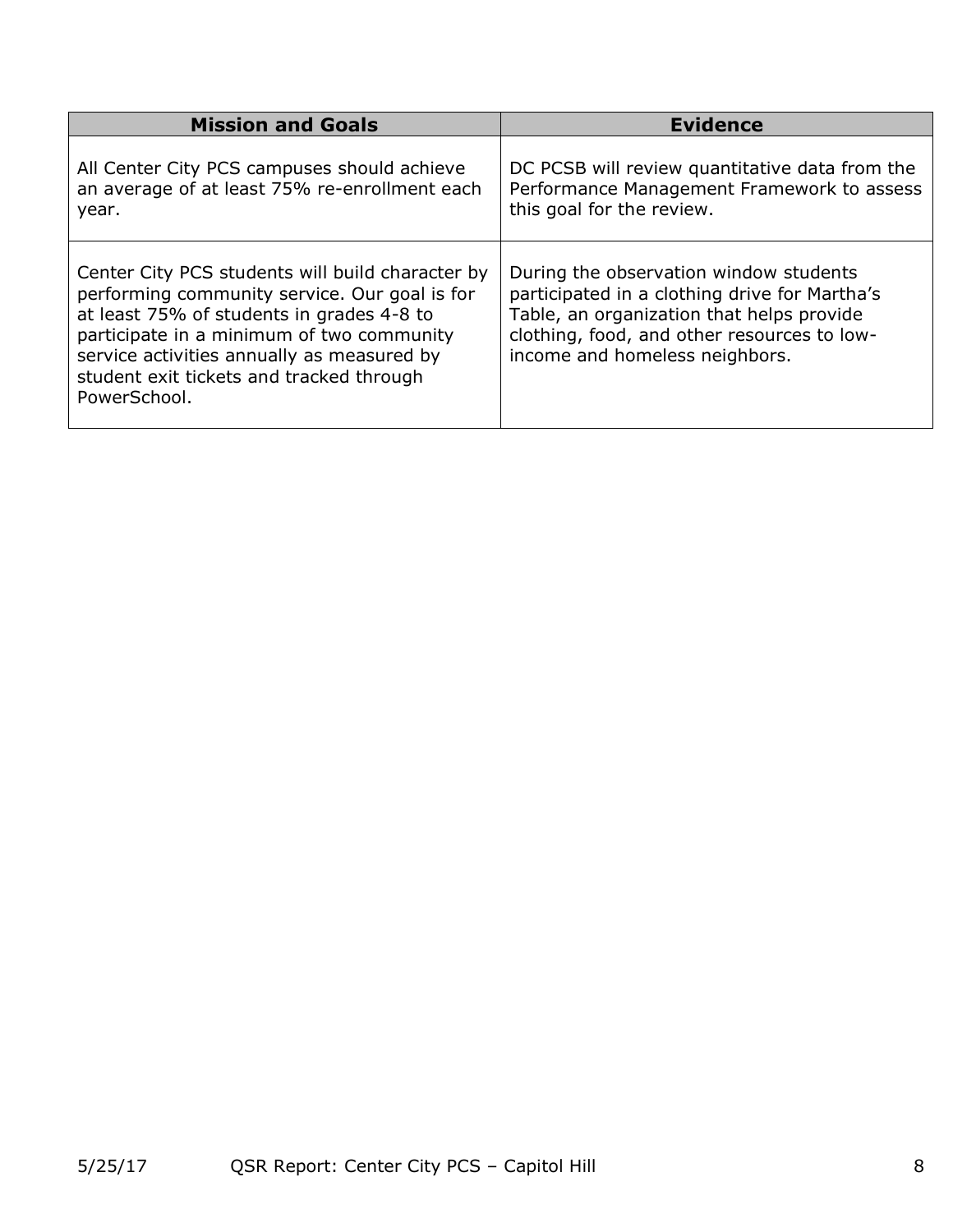### **THE CLASSROOM ENVIRONMENT<sup>1</sup>**

This table summarizes the school's performance on the Classroom Environment domain of the rubric during the unannounced visits. The label definitions for classroom observations of "distinguished," "proficient," "basic," and "unsatisfactory" are those from the Danielson framework. The QSR team scored 77% of classrooms as "distinguished" or "proficient" for the Classroom Environment domain.

| <b>The Classroom</b><br><b>Environment</b>                                          | <b>Evidence</b>                                                                                                                                                                                                                                                                                                                                                                                                                                                                                                                                                                                                                                                                                 | <b>School Wide Rating</b> |     |
|-------------------------------------------------------------------------------------|-------------------------------------------------------------------------------------------------------------------------------------------------------------------------------------------------------------------------------------------------------------------------------------------------------------------------------------------------------------------------------------------------------------------------------------------------------------------------------------------------------------------------------------------------------------------------------------------------------------------------------------------------------------------------------------------------|---------------------------|-----|
| <b>Creating an</b><br><b>Environment of</b><br><b>Respect and</b><br><b>Rapport</b> | The QSR team scored 80% of the observations as<br>distinguished or proficient in this component. In<br>these observations both students and teachers used<br>polite language and demonstrated kindness toward<br>others. Students in all classes used school wide hand<br>signals to send messages to classmates such as, "I<br>agree", "I can help you" or "I can build on that." This<br>strengthened the feeling of community and students<br>demonstrated that they value being able to help<br>each other. Students sent "silent love" to their<br>friends on the carpet in lower grades and gave fist<br>bumps to salute academic success in older grades.                                | Distinguished             | 7%  |
|                                                                                     | Teachers demonstrated sensitivity and genuine<br>concern for students. In a distinguished observation<br>the teacher greeted every student and danced for a<br>second during morning meeting. Two students did<br>not want to dance and the teacher said, "Okay<br>Student X does not feel like dancing. Lets just send<br>him good vibes." All the students sent him finger<br>wiggles and smiles. In another observation the<br>teacher started the lesson by saying, "Give me a<br>thumbs up if you're having an awesome day! Oh, I<br>see we have some students who are still getting into<br>the swing of things this morning. Together, we can<br>make sure everyone has an awesome day!" | Proficient                | 73% |
|                                                                                     | The QSR team rated less than 10% of the<br>observations as basic in this component.                                                                                                                                                                                                                                                                                                                                                                                                                                                                                                                                                                                                             | <b>Basic</b>              | 7%  |

 $\overline{\phantom{a}}$ <sup>1</sup> Teachers may be observed more than once by different review team members.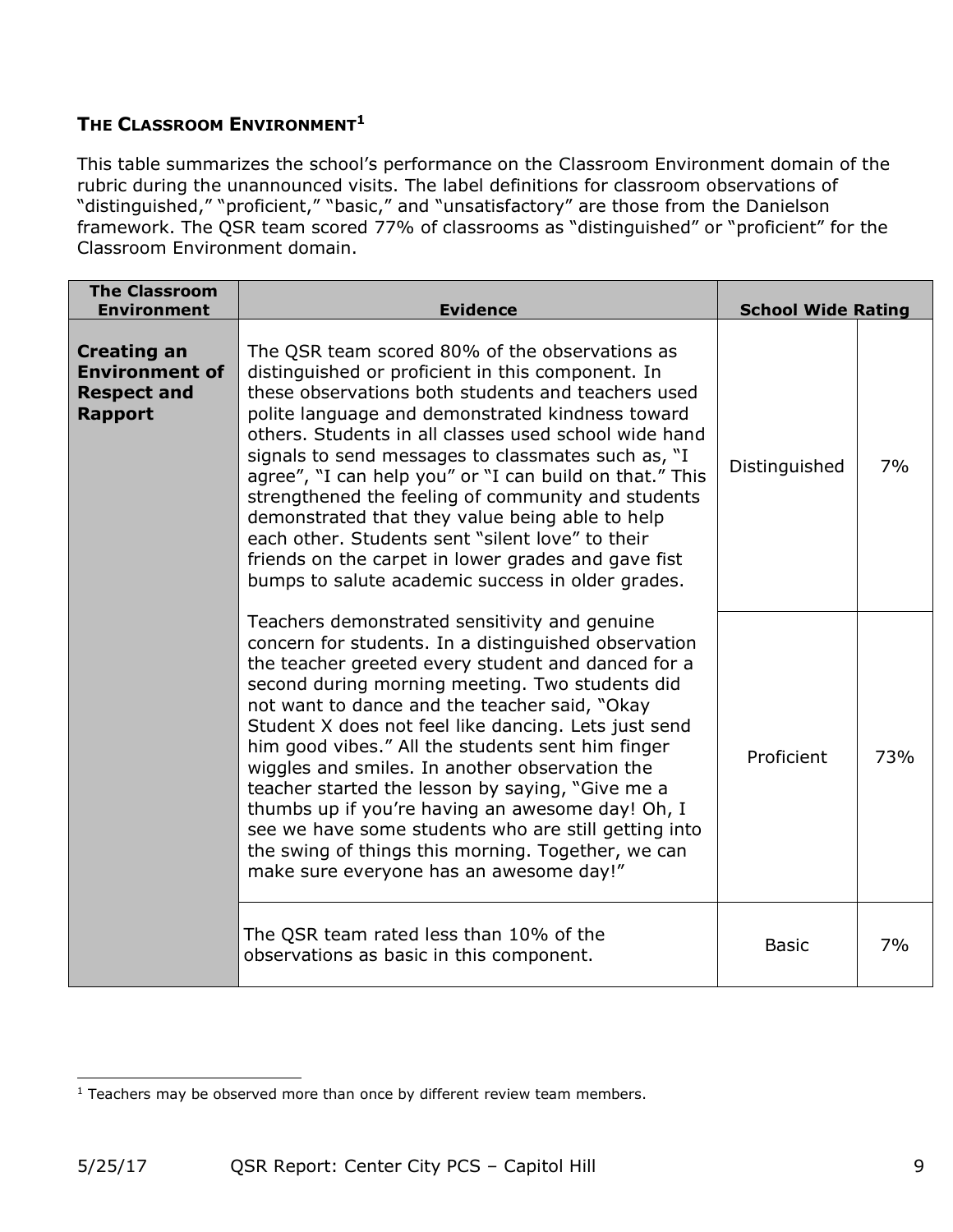| <b>The Classroom</b><br><b>Environment</b>              | <b>Evidence</b>                                                                                                                                                                                                                                                                                                                                                                                                                                                                                                                                                                                                                                                                                                                                                | <b>School Wide Rating</b> |     |
|---------------------------------------------------------|----------------------------------------------------------------------------------------------------------------------------------------------------------------------------------------------------------------------------------------------------------------------------------------------------------------------------------------------------------------------------------------------------------------------------------------------------------------------------------------------------------------------------------------------------------------------------------------------------------------------------------------------------------------------------------------------------------------------------------------------------------------|---------------------------|-----|
|                                                         | The QSR team scored 13% of the observations as<br>unsatisfactory in this component. In these<br>observations students demonstrated disrespect<br>toward one another and their teacher. Students<br>yelled obscenities and statements such as "don't look<br>at me, retard!" without consequence. One teacher<br>gave directions to lower the voice level and students<br>laughed.<br>Observers also noted disrespectful language from<br>teachers to students. In one observation the teacher<br>shouted across the classroom to a student "Shut<br>your mouth! What did I say?!"<br>In another observation a teacher and a student got<br>into a verbal altercation about sitting in STAR<br>position and completing work, which ended without<br>resolution. | Unsatisfactory            | 13% |
| <b>Establishing a</b><br><b>Culture for</b><br>Learning | The QSR team scored 80% of the observations as<br>proficient in this component. Teachers gave frequent<br>praise and encouragement. In one observation the<br>teacher said, "Your mindset needs to shift if you are<br>saying you can't. Your mind needs to say that you<br>can do this and you can learn new things." The<br>teacher acknowledged the complexity of the work,<br>but insisted that all students could do it.<br>Overall in these observations teachers and students<br>worked hard together and in small groups. In some<br>cases the students showed commitment to high                                                                                                                                                                      | Distinguished             | 0%  |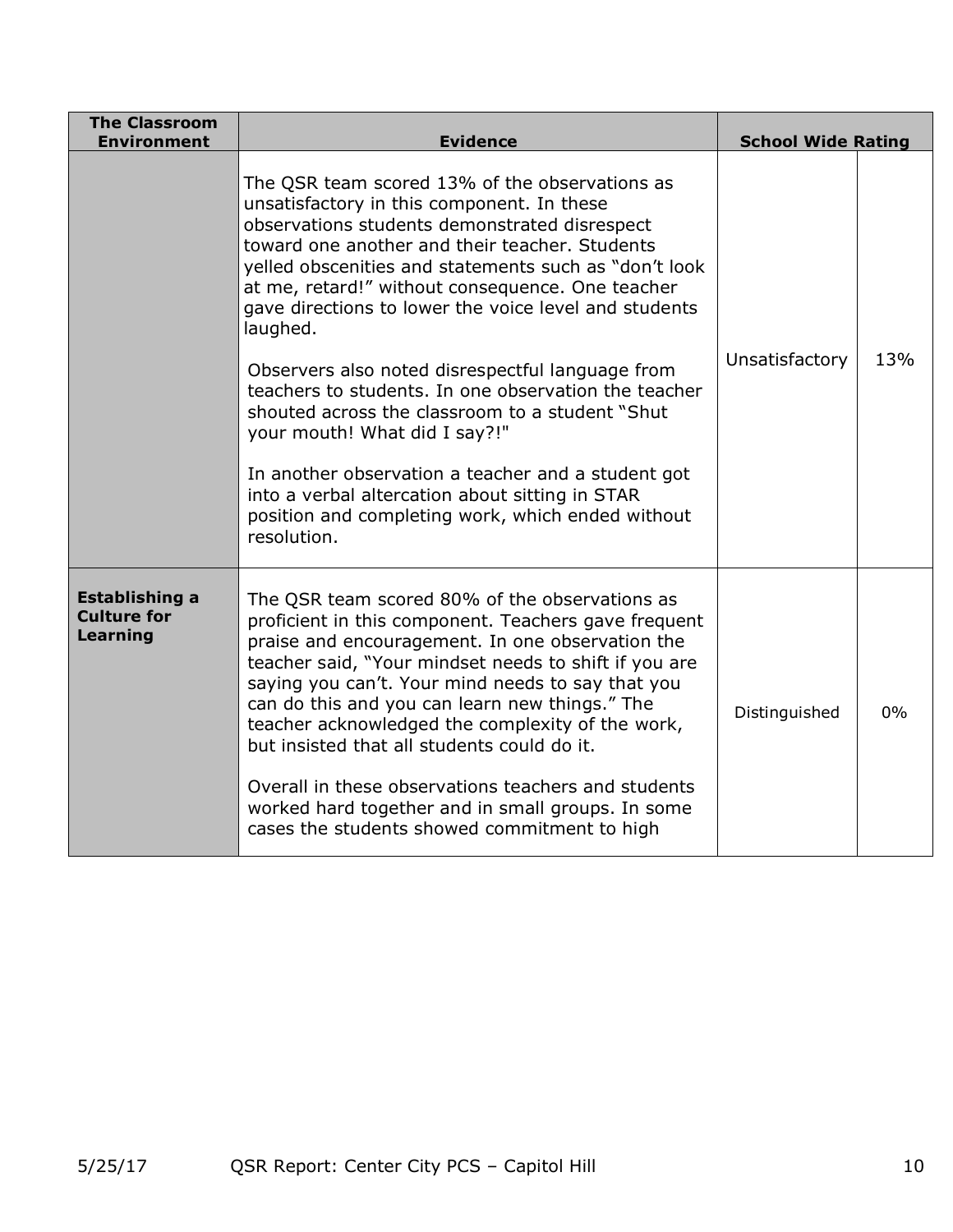| <b>The Classroom</b><br><b>Environment</b>               | <b>Evidence</b>                                                                                                                                                                                                                                                                                                                                                                                                                                                                                                                                                                                 | <b>School Wide Rating</b> |       |
|----------------------------------------------------------|-------------------------------------------------------------------------------------------------------------------------------------------------------------------------------------------------------------------------------------------------------------------------------------------------------------------------------------------------------------------------------------------------------------------------------------------------------------------------------------------------------------------------------------------------------------------------------------------------|---------------------------|-------|
|                                                          | quality work by coming to the small group setting on<br>their own and requesting more practice to ensure<br>success. Students displayed outward emotion, such<br>as cheers and smiles, when they experienced<br>success.<br>Teachers expressed enthusiasm for the lesson topic.<br>One teacher said, "Oh man, this is my favorite war<br>to learn about!" When students spoke the teachers<br>in the room encouraged students to track the<br>speaker and encouraged students to speak<br>confidently saying, "Hands down and track Student<br>X. Say it loud and proud!" When a student made a | Proficient                | 80%   |
|                                                          | mistake, the teacher said, "Take your time. Give her<br>some love she's going to get it."                                                                                                                                                                                                                                                                                                                                                                                                                                                                                                       |                           |       |
|                                                          | The QSR team scored 20% of the observations as<br>basic in this component. In these observations<br>teachers made genuine attempts to maintain high<br>expectations and participation from all students, but<br>the majority of students did not comply. Teachers<br>said, "I need you on task," and "When I see work,<br>then you can go get water" but often students talked<br>back to the teachers and refused to participate.                                                                                                                                                              | <b>Basic</b>              | 20%   |
|                                                          | The QSR team scored none of the observations as<br>unsatisfactory in this component.                                                                                                                                                                                                                                                                                                                                                                                                                                                                                                            | Unsatisfactory            | $0\%$ |
| <b>Managing</b><br><b>Classroom</b><br><b>Procedures</b> | The QSR team scored 80% of the observations as<br>proficient in this component. In these observations<br>classrooms operated smoothly and without loss of<br>instructional time. Students executed efficient, well-<br>practiced routines. In one observation the teacher                                                                                                                                                                                                                                                                                                                       | Distinguished             | $0\%$ |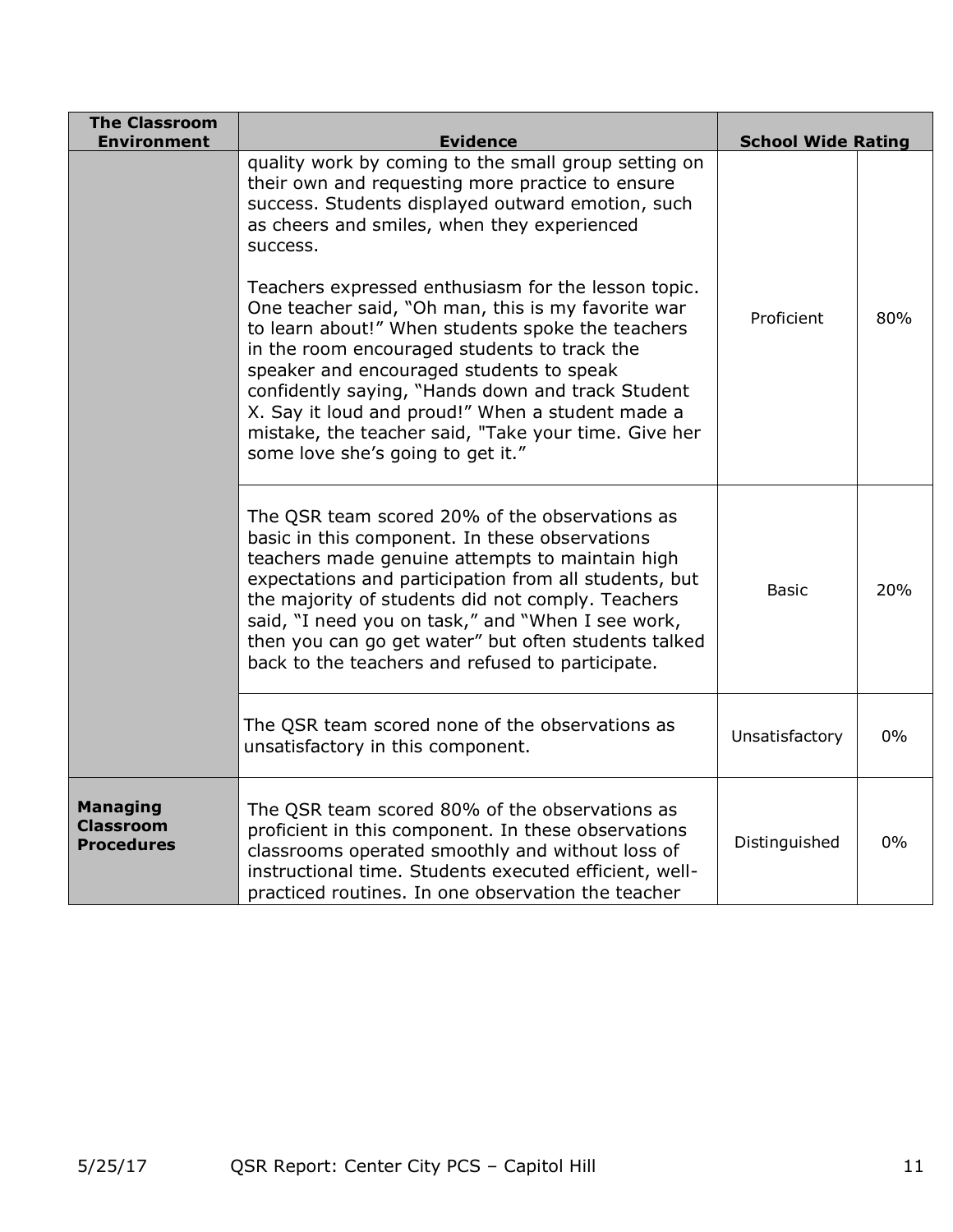| <b>The Classroom</b><br><b>Environment</b> | <b>Evidence</b>                                                                                                                                                                                                                                                                                                                                                                                                                                                                                                                                                                                                                                                | <b>School Wide Rating</b> |       |
|--------------------------------------------|----------------------------------------------------------------------------------------------------------------------------------------------------------------------------------------------------------------------------------------------------------------------------------------------------------------------------------------------------------------------------------------------------------------------------------------------------------------------------------------------------------------------------------------------------------------------------------------------------------------------------------------------------------------|---------------------------|-------|
|                                            | began each set of directions with the phrase, "When<br>I say go" to ensure students heard the entire<br>direction before moving. Teachers consistently gave<br>students a pre-determined set of seconds to carry<br>out a procedure. Students were directed to sit in<br>STAR to hear a new set of directions and the entire<br>class complied.                                                                                                                                                                                                                                                                                                                |                           |       |
|                                            | In one observation as students quickly moved to the<br>carpet the teacher said, "You guys don't need me!<br>You guys can do this all on your own." Students<br>demonstrated that they knew exactly how to move<br>around the room without any loss of instructional<br>time. In another observation students got laptop<br>computers from a cart and returned them without<br>any need for teacher direction. In another<br>observation each student held a clipboard and a<br>pencil to take notes during a reading lesson.                                                                                                                                   | Proficient                | 80%   |
|                                            | The QSR team scored 20% of the observations as<br>basic in this component. In these observations<br>teachers attempted to execute procedures with<br>limited success. Several times a teacher signaled for<br>attention by saying, "If you can hear my voice, clap<br>once," but no students clapped or stopped talking.<br>On several occasions the teacher repeated the same<br>directions.<br>In another class the teacher handed out papers at<br>the door as students entered, but several slipped by.<br>It took several minutes into the start of class for all<br>students to have the correct papers and no<br>instruction occurred during the chaos. | <b>Basic</b>              | 20%   |
|                                            | The QSR team scored none of the observations as<br>unsatisfactory in this component.                                                                                                                                                                                                                                                                                                                                                                                                                                                                                                                                                                           | Unsatisfactory            | $0\%$ |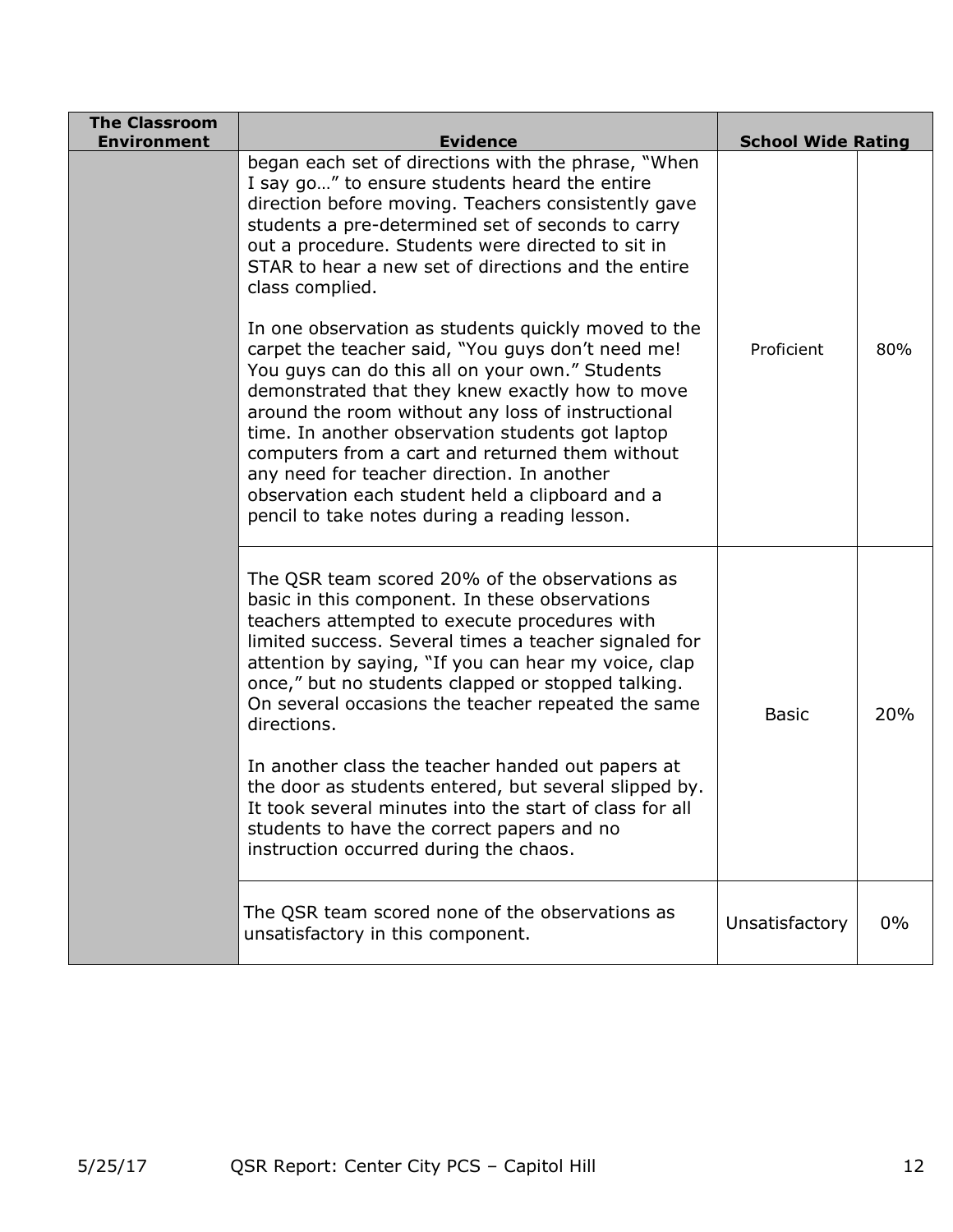| <b>The Classroom</b><br><b>Environment</b> | <b>Evidence</b>                                                                                                                                                                                                                                                                                                                                                                                                                                                                                                         | <b>School Wide Rating</b> |     |
|--------------------------------------------|-------------------------------------------------------------------------------------------------------------------------------------------------------------------------------------------------------------------------------------------------------------------------------------------------------------------------------------------------------------------------------------------------------------------------------------------------------------------------------------------------------------------------|---------------------------|-----|
| <b>Managing</b><br><b>Student Behavior</b> | The QSR team scored 66% of the observations as<br>distinguished or proficient in this component. In<br>these observations there were few, if any instances<br>of misbehavior. In distinguished observations no<br>instances of misbehavior occurred.                                                                                                                                                                                                                                                                    |                           |     |
|                                            | In several observations the teachers reminded<br>students of the desired noise level (0, 1 or 2) and<br>students responded immediately. Although there<br>were moments of misbehavior in proficient<br>observations, the teachers issued fair and consistent<br>consequences that effectively changed student<br>behavior. One student stood up during Morning<br>Meeting, the teacher said, "That's a warning. Take a<br>safe seat" and the student sat immediately. During a                                          | Distinguished             | 13% |
|                                            | transition, the teacher said, "Voices off in 3-2-1.<br>Student X, that's a deduction." A student who ran<br>was told to "try it again with walking feet."<br>In one observation the teacher worked with a small<br>group of students while the others completed a hand<br>out or worked on computers. The independent<br>workers needed a few reminders to focus. The<br>teacher did so with dignity. She called them up to<br>her and spoke to them quietly with a smile. Students<br>redirected behaviors when asked. | Proficient                | 53% |
|                                            | The QSR team scored 21% of the observations as<br>basic in this component. In these observations<br>students not working with the teacher were often<br>off-task, talking to each other or just dazing off.<br>Teachers attempted to redirect students multiple<br>times and the behaviors did not change.                                                                                                                                                                                                              | <b>Basic</b>              | 21% |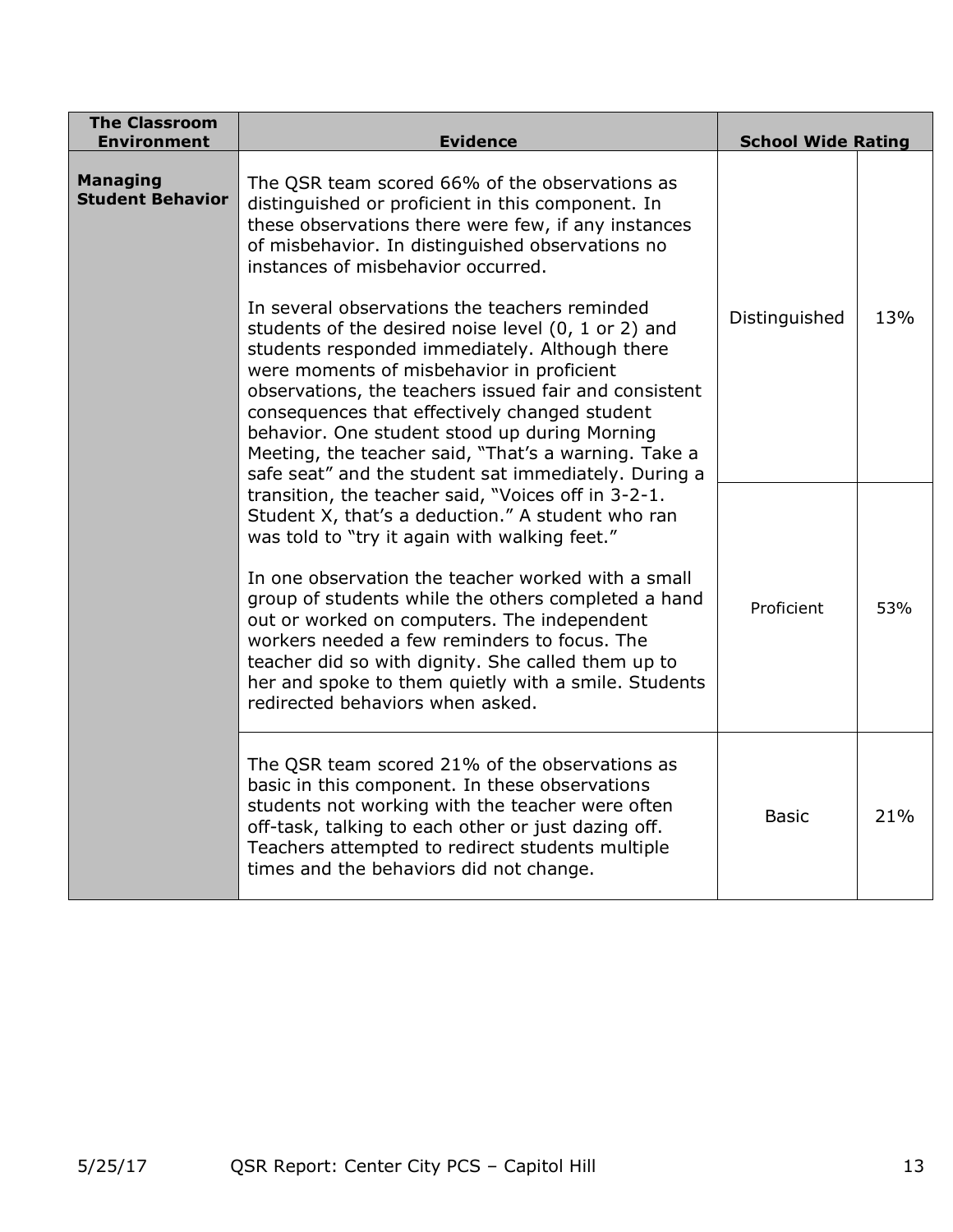| <b>The Classroom</b><br>Environment | <b>Evidence</b>                                                                                                                                                                                                                                                                                                                                                                                                                                                                                                                                                                                                                                                                                  | <b>School Wide Rating</b> |     |
|-------------------------------------|--------------------------------------------------------------------------------------------------------------------------------------------------------------------------------------------------------------------------------------------------------------------------------------------------------------------------------------------------------------------------------------------------------------------------------------------------------------------------------------------------------------------------------------------------------------------------------------------------------------------------------------------------------------------------------------------------|---------------------------|-----|
|                                     | The QSR team scored 13% of the observations as<br>unsatisfactory in this component. In these<br>observations students explicitly ignored instructions<br>and classroom norms. In one class of 18 students,<br>three complied with directions. Others talked,<br>laughed, danced, and walked about the classroom.<br>Students spoke back to their teacher in a rude<br>manner and several sucked their teeth. The teacher<br>gave no consequences.<br>In another observation the teacher made multiple<br>attempts to address off-task behavior with no<br>success. Students talked over the teacher and<br>defiantly ignored instructions. Several students slept<br>for most of the class time. | Unsatisfactory            | 13% |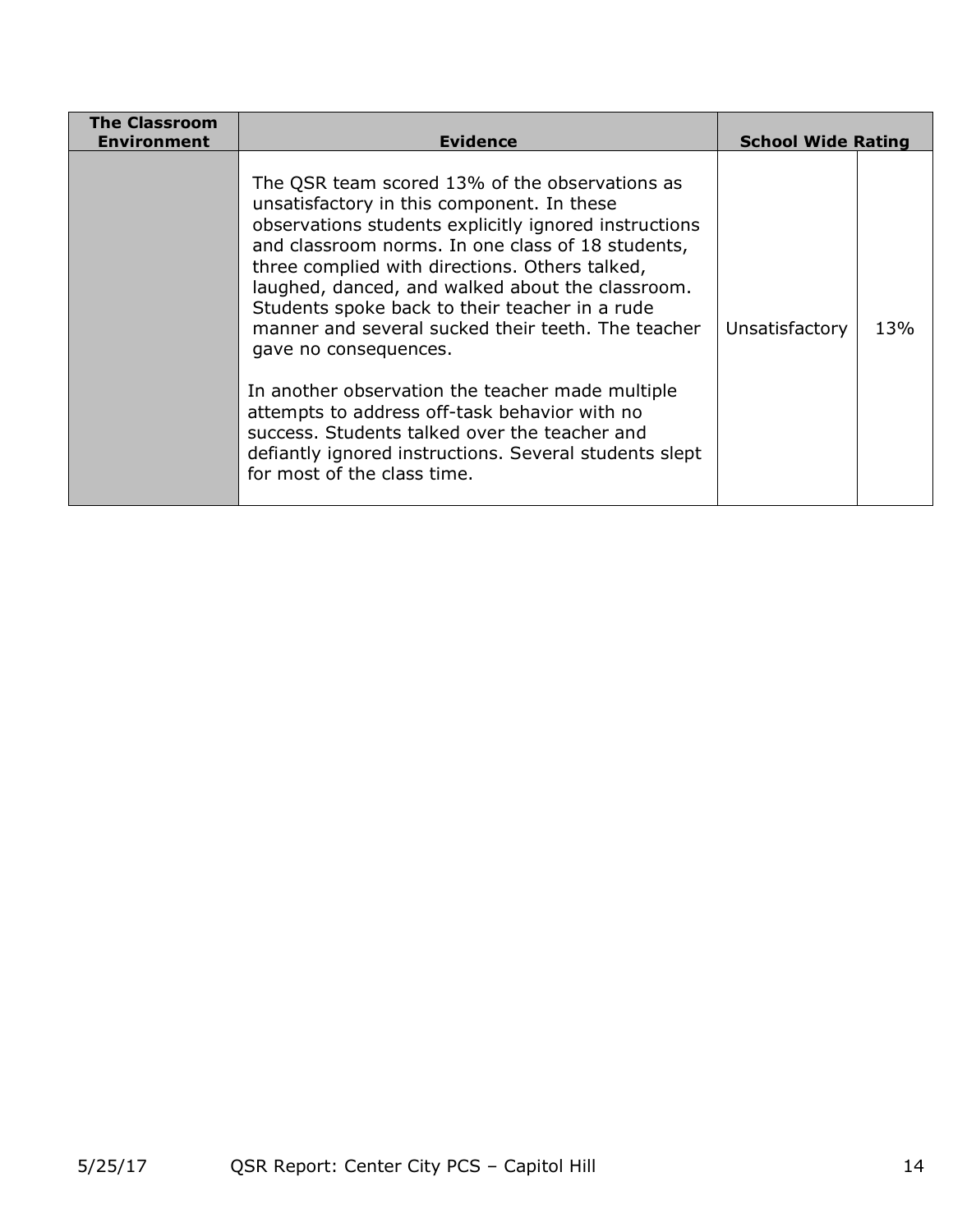#### **INSTRUCTION**

This table summarizes the school's performance on the Instruction domain of the rubric during the unannounced visits. The label definitions for classroom observations of "distinguished," "proficient," "basic," and "unsatisfactory" are those from the Danielson Framework. The QSR team scored 67% of classrooms as "distinguished" or "proficient" for the Instruction domain.

| <b>Instruction</b>                           | <b>Evidence</b>                                                                                                                                                                                                                                                                                                                                                                                                                                                                                                                                                                                                                                                                                                                                                                                   | <b>School Wide Rating</b> |     |
|----------------------------------------------|---------------------------------------------------------------------------------------------------------------------------------------------------------------------------------------------------------------------------------------------------------------------------------------------------------------------------------------------------------------------------------------------------------------------------------------------------------------------------------------------------------------------------------------------------------------------------------------------------------------------------------------------------------------------------------------------------------------------------------------------------------------------------------------------------|---------------------------|-----|
| <b>Communicating with</b><br><b>Students</b> | The QSR team scored 73% of the observations<br>as distinguished or proficient in this<br>component. In these observations teachers<br>clearly communicated the purpose of the<br>lesson and provided clear directions and<br>procedures. In one observation the teacher<br>introduced the concept of a Socratic Seminar.<br>She said, "The way that a Socratic Seminar<br>works is this: my voice will not guide the<br>discussion and no voice will trump another."<br>She then reviewed expectations for<br>participation and students engaged in a robust<br>seminar for over 20 minutes with no teacher<br>voice.<br>Teachers prepared lists, charts, and examples<br>that students could reference as they<br>performed academic tasks and several<br>teachers pre-taught vocabulary. In one | Distinguished             | 7%  |
|                                              | observation the students looked at the words<br>navigate and native prior to a reading lesson<br>about Christopher Columbus. The teacher used<br>examples, "I was not born in DC. I am not a<br>native. How many of you were born in<br>Washington DC? That means all of you are<br>native."<br>In a distinguished observation the teacher the<br>provided models and graphic organizers and<br>students clearly comprehended the content<br>because every student engaged with the<br>lesson. The teacher explained to students<br>which words to underline and think through in<br>teams. Students annotated using words,<br>highlighters, and symbols.                                                                                                                                         | Proficient                | 66% |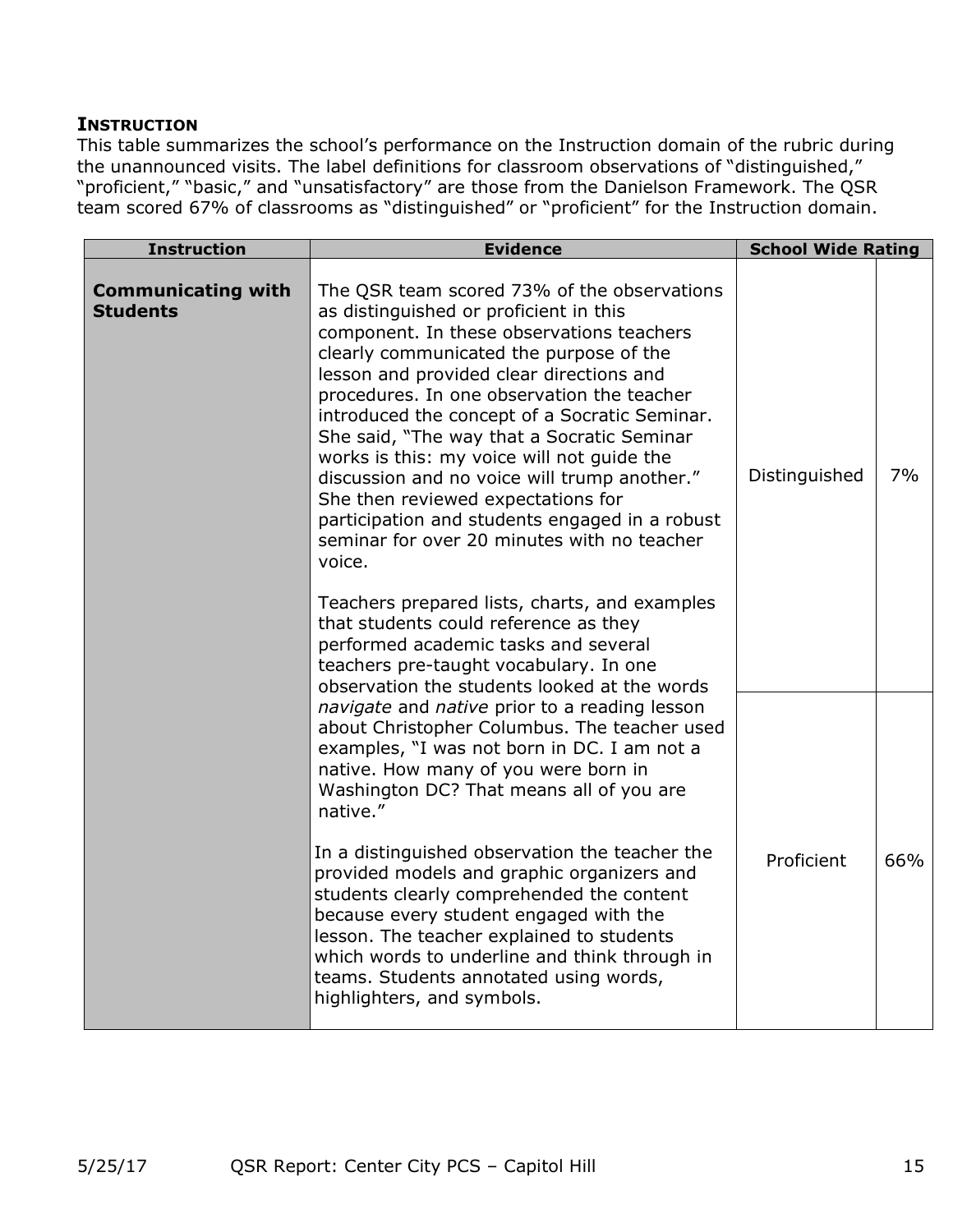| <b>Instruction</b> | <b>Evidence</b>                                                                                                                                                                                                                                                                                                                                                                                                                                                                                                                                                                                                                                                                                                                                                                                                                                                  | <b>School Wide Rating</b> |       |
|--------------------|------------------------------------------------------------------------------------------------------------------------------------------------------------------------------------------------------------------------------------------------------------------------------------------------------------------------------------------------------------------------------------------------------------------------------------------------------------------------------------------------------------------------------------------------------------------------------------------------------------------------------------------------------------------------------------------------------------------------------------------------------------------------------------------------------------------------------------------------------------------|---------------------------|-------|
|                    | The QSR team scored 26% of observations as<br>basic in this component. In these observations<br>teachers wrote the lesson objective on the<br>board and said it aloud, but provided little<br>context for the purpose of the lesson. One<br>teacher attempted to convey the purpose of<br>the lesson but student behavior prevented her<br>from giving clear directions to everyone at the<br>table.                                                                                                                                                                                                                                                                                                                                                                                                                                                             |                           |       |
|                    | In other observations directions lacked clarity<br>and left students confused. One teacher gave<br>verbal directions for models he wanted<br>students to create on whiteboards and students<br>struggled to follow along. The teacher said, "I<br>want you to form 4 groups of 3" and students<br>looked confused. The teacher then said, "Haha,<br>tricked you. Make 3 groups of 4. Wait; make 3<br>groups of 4, no 4 groups of 3? No?" The<br>teacher also appeared confused and paused to<br>think through what he needed to say before<br>clarifying. At this point multiple students<br>stopped paying attention. In another class the<br>teacher gave verbal directions for setting up a<br>problem on white boards and several students<br>said "huh?" and teacher repeated the<br>instructions verbatim; students continued to<br>demonstrate confusion. | <b>Basic</b>              | 26%   |
|                    | The QSR team scored none of the observations<br>as unsatisfactory in this component.                                                                                                                                                                                                                                                                                                                                                                                                                                                                                                                                                                                                                                                                                                                                                                             | Unsatisfactory            | $0\%$ |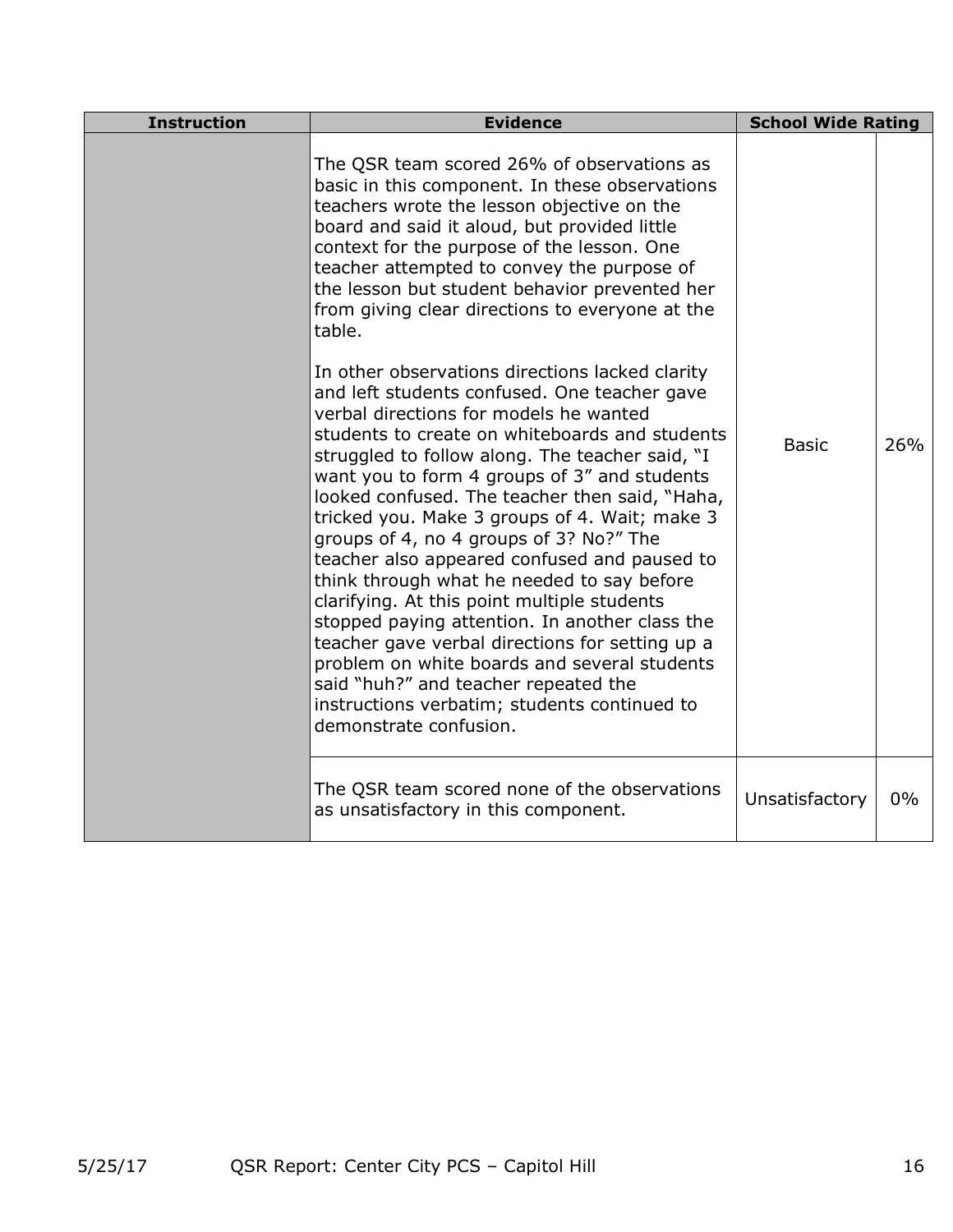| <b>Instruction</b>                                                                                                                                                                                                                                                                       | <b>Evidence</b>                                                                                                                                                                                                                                                                                                                                                                                                                                                                                    | <b>School Wide Rating</b> |       |
|------------------------------------------------------------------------------------------------------------------------------------------------------------------------------------------------------------------------------------------------------------------------------------------|----------------------------------------------------------------------------------------------------------------------------------------------------------------------------------------------------------------------------------------------------------------------------------------------------------------------------------------------------------------------------------------------------------------------------------------------------------------------------------------------------|---------------------------|-------|
| <b>Using</b><br><b>Questioning/Prompts</b><br>and Discussion<br><b>Techniques</b>                                                                                                                                                                                                        | The QSR team scored 67% of the observations<br>as distinguished or proficient in this<br>component. In these observations teachers<br>effectively used wait time and solicited input<br>from many students. Teachers said, "Oh, I am<br>going to wait for more hands" or, "Wow, you<br>all look great! Who am I going to call on now?"<br>when many student hands shot into the air. In<br>one distinguished observation students<br>participated in a Socratic Seminar about the<br>novel Chains. |                           | 7%    |
| Teachers asked high-level questions and<br>pushed students to explain their thinking. In<br>one observation the teacher said, "How do you<br>know that this word says share?" The student<br>said, "I know it says share because 'sh' is a<br>digraph and I know the sound it makes." In |                                                                                                                                                                                                                                                                                                                                                                                                                                                                                                    |                           |       |
|                                                                                                                                                                                                                                                                                          | another lesson the teacher asked students,<br>"What do we think powerful economic force<br>means in this text?" A student responded, "Oh,<br>that means money." The teacher agreed and<br>encouraged students to annotate with a dollar<br>sign.                                                                                                                                                                                                                                                   |                           | 60%   |
|                                                                                                                                                                                                                                                                                          | The QSR team scored 33% of the observations<br>as basic in this component. In these<br>observation, teachers framed some questions<br>to promote student thinking but many<br>questions required single or procedural<br>answers. In several observations behavior<br>issues prevented teachers from leading robust<br>discussions.                                                                                                                                                                | <b>Basic</b>              | 33%   |
|                                                                                                                                                                                                                                                                                          | The QSR team scored none of the observations<br>as unsatisfactory in this component.                                                                                                                                                                                                                                                                                                                                                                                                               | Unsatisfactory            | $0\%$ |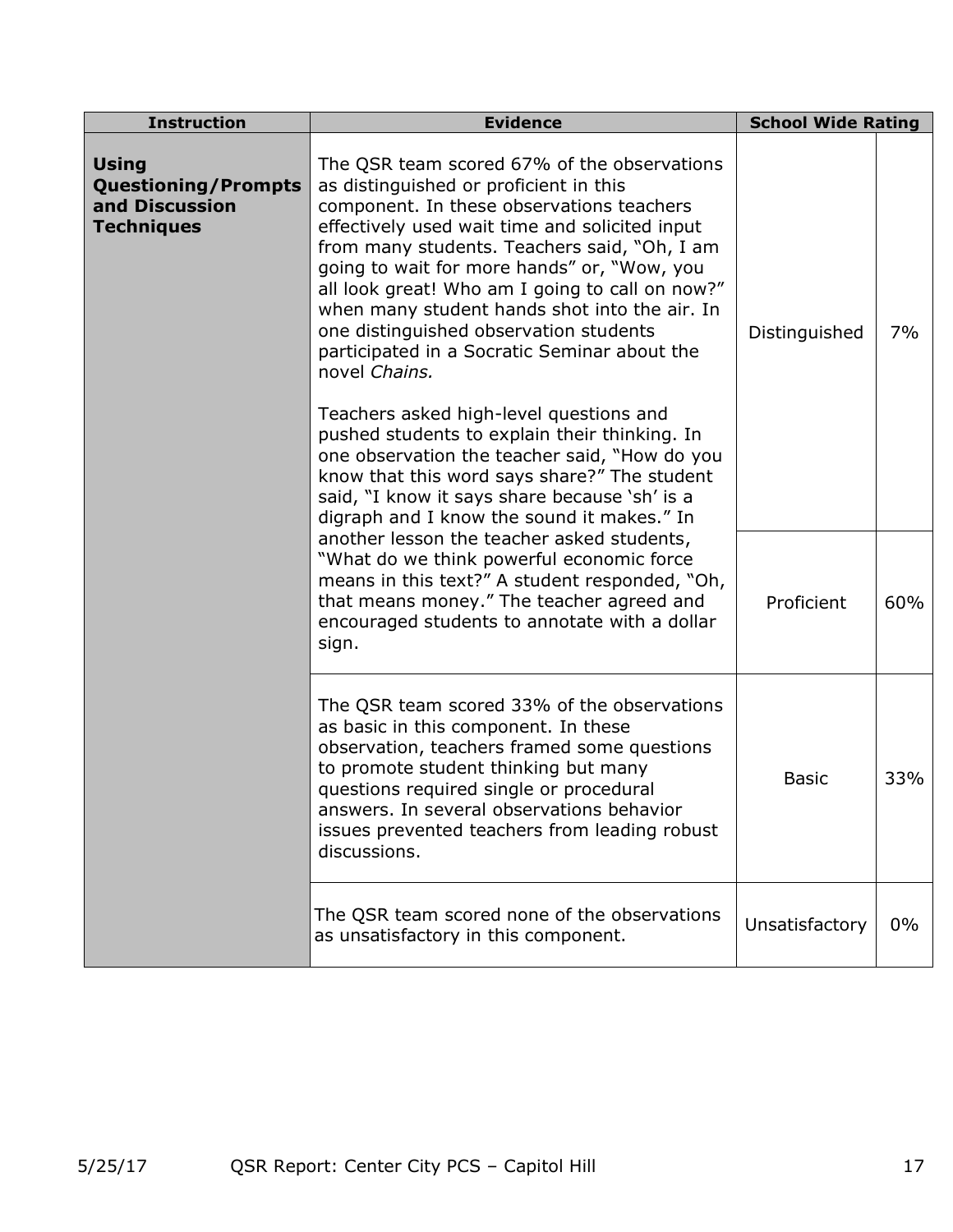| <b>Instruction</b>                                                                                                                                                                                                                                                                                                                                                                                                                                                                                                                                                                                                                                                                                                                                                                                                                                                                                                                                                                       | <b>Evidence</b>                                                                                                                                                                                                                                                                                                                                                             | <b>School Wide Rating</b> |    |
|------------------------------------------------------------------------------------------------------------------------------------------------------------------------------------------------------------------------------------------------------------------------------------------------------------------------------------------------------------------------------------------------------------------------------------------------------------------------------------------------------------------------------------------------------------------------------------------------------------------------------------------------------------------------------------------------------------------------------------------------------------------------------------------------------------------------------------------------------------------------------------------------------------------------------------------------------------------------------------------|-----------------------------------------------------------------------------------------------------------------------------------------------------------------------------------------------------------------------------------------------------------------------------------------------------------------------------------------------------------------------------|---------------------------|----|
| <b>Engaging Students in</b><br>Learning                                                                                                                                                                                                                                                                                                                                                                                                                                                                                                                                                                                                                                                                                                                                                                                                                                                                                                                                                  | The QSR team scored 67% of the observations<br>as distinguished or proficient in this<br>component. In these observations students<br>worked on learning tasks aligned with<br>objectives and activities and assignments<br>promoted student engagement. Students in<br>one class could choose to work on several<br>different tasks, all aligned to the same<br>objective. | Distinguished             | 7% |
| In one observation of 15 students, all but one<br>to three at any given point of independent<br>practice were reading, annotating, and<br>completing graphic organizers to set up their<br>paragraphs. The teacher told students where<br>to put their fingers to follow along when<br>enough to keep students engaged, but not so<br>fast that students could not keep up. Another<br>teacher lead a small group of five students at<br>the back of the room through the same lesson,<br>but offered more direct questioning and<br>feedback. Some students worked on<br>computers, some completed a handout and a<br>few worked directly with the teacher in small<br>groups.<br>In most of these observations, teachers used a<br>multisensory approach to deliver instruction.<br>Students performed written tasks that<br>combined visual, auditory and kinesthetic<br>inputs. One teacher used video, lecture, and a<br>hands-on exploratory demonstration to teach<br>the lesson. | whole-class reading began. The pace was quick                                                                                                                                                                                                                                                                                                                               |                           |    |
|                                                                                                                                                                                                                                                                                                                                                                                                                                                                                                                                                                                                                                                                                                                                                                                                                                                                                                                                                                                          | Proficient                                                                                                                                                                                                                                                                                                                                                                  | 60%                       |    |
|                                                                                                                                                                                                                                                                                                                                                                                                                                                                                                                                                                                                                                                                                                                                                                                                                                                                                                                                                                                          |                                                                                                                                                                                                                                                                                                                                                                             |                           |    |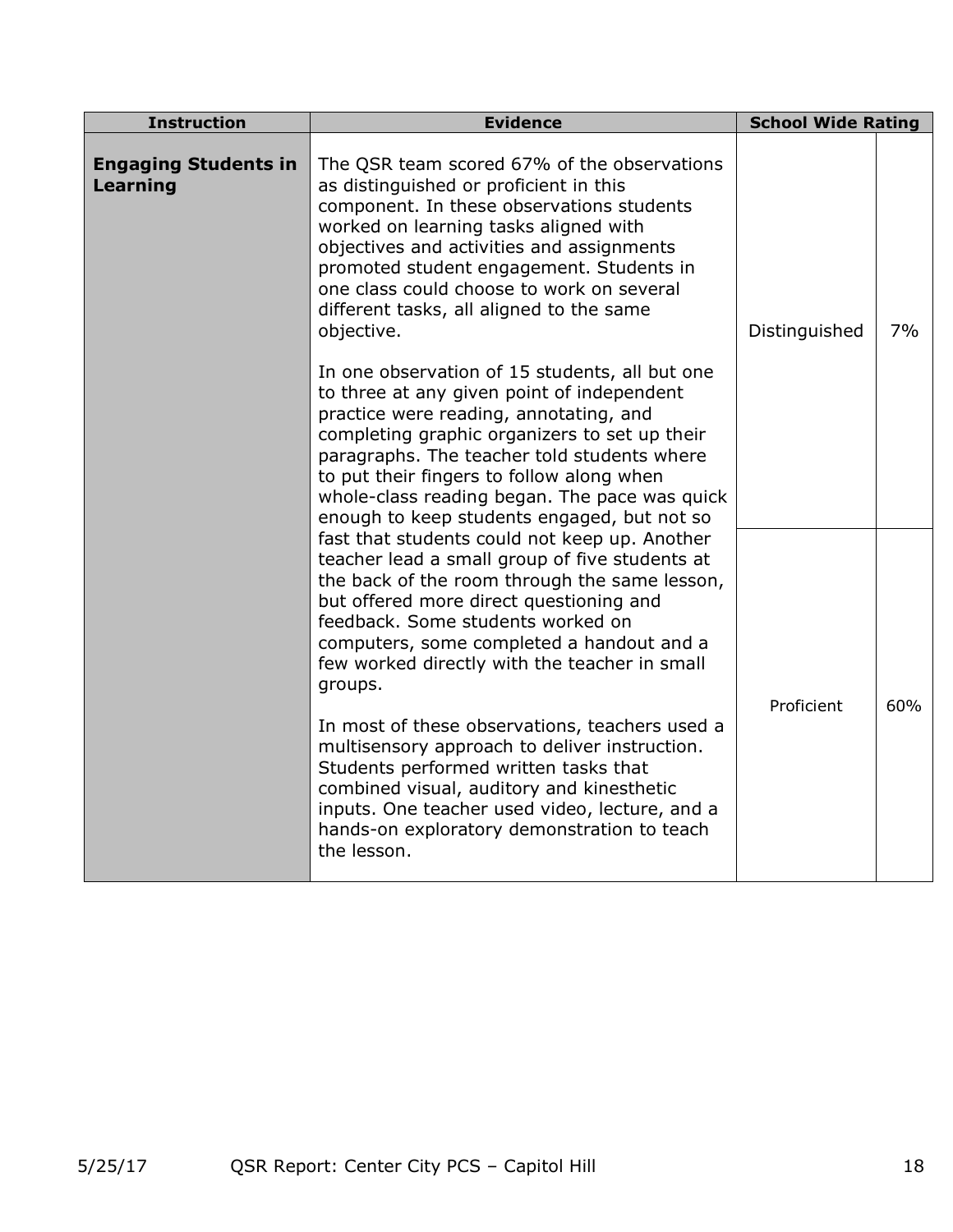| <b>Instruction</b>                               | <b>Evidence</b>                                                                                                                                                                                                                                                                                                                                                                                                                                                                                                                                                                                                                                                                | <b>School Wide Rating</b> |       |
|--------------------------------------------------|--------------------------------------------------------------------------------------------------------------------------------------------------------------------------------------------------------------------------------------------------------------------------------------------------------------------------------------------------------------------------------------------------------------------------------------------------------------------------------------------------------------------------------------------------------------------------------------------------------------------------------------------------------------------------------|---------------------------|-------|
|                                                  | The QSR team scored 26% of the observations<br>as basic in this component. Students in these<br>lessons engaged only if the teacher worked<br>directly with them. In one observation as<br>students completed a reading and annotation<br>task many had their heads down or sat without<br>reading. Those who did read were done when<br>the timer went off however the teacher<br>granted five more minutes of work time and<br>they sat waiting. In other classes students<br>followed along passively in the text as the<br>teacher read aloud. In one class most students<br>completed a worksheet but approximately 25%<br>of the class talked or slept and did not work. | <b>Basic</b>              | 26%   |
|                                                  | The QSR team scored less than 10%<br>observations as unsatisfactory in this<br>component.                                                                                                                                                                                                                                                                                                                                                                                                                                                                                                                                                                                      | Unsatisfactory            | 7%    |
| <b>Using Assessment in</b><br><b>Instruction</b> | The QSR team scored 60% of the observations<br>as proficient in this component. In these<br>observations students produced a clear end<br>product, exit ticket, or wrote a reflection at the<br>end of the lesson. The teachers in these<br>observations provided specific and timely<br>feedback throughout the lesson. In one<br>observation the teacher pulled a group of three                                                                                                                                                                                                                                                                                             | Distinguished             | $0\%$ |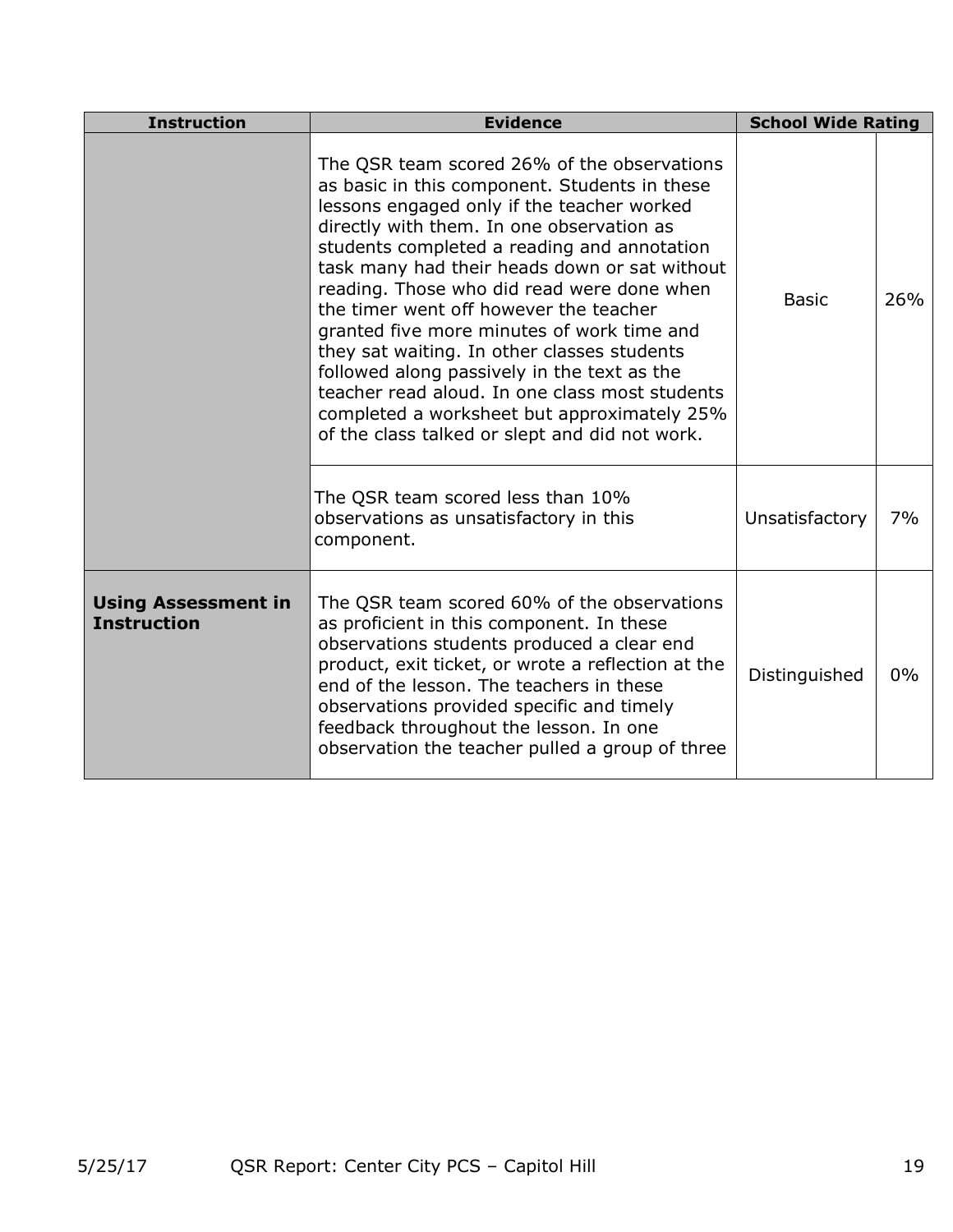| <b>Instruction</b> | <b>Evidence</b>                                                                                                                                                                                                                                                                                                                                                                                                                                                                                                                                                                                                                                                                                                                                                                                                                     | <b>School Wide Rating</b> |     |
|--------------------|-------------------------------------------------------------------------------------------------------------------------------------------------------------------------------------------------------------------------------------------------------------------------------------------------------------------------------------------------------------------------------------------------------------------------------------------------------------------------------------------------------------------------------------------------------------------------------------------------------------------------------------------------------------------------------------------------------------------------------------------------------------------------------------------------------------------------------------|---------------------------|-----|
|                    | students during independent work time and<br>teacher started the small group saying, "Here<br>is the deal. I noticed that when I looked at our<br>work for yesterday that these might be<br>confusing for us. What are these?" The teacher<br>taught a 15-minute lesson to re-teach these<br>students how to use base ten blocks for<br>addition. Each of the three students<br>demonstrated mastery of the use of base ten<br>blocks (both with manipulatives and by<br>drawing them) by the end of the small group.<br>Teachers called on a variety of students and<br>probed their thinking. In one observation<br>students who could not correctly answer the<br>probes were offered help. After another<br>student helped the teacher would return to the<br>first child and ask them to explain what their<br>classmate said. | Proficient                | 60% |
|                    | The QSR team scored 40% of the observations<br>as basic in this component. In these<br>observations teachers circulated during<br>student work time but assessed only some<br>student work or provided feedback to a few<br>students. In one observation the teacher asked<br>individual questions and twice brought the<br>class back together to address a misconception<br>that he observed. However, there were many<br>students sitting passively and the teacher did<br>not collect the work at the end of the period.<br>Another teacher circulated the classroom<br>attempting to give individualized feedback but<br>most of the time was spent monitoring student<br>behavior and encouraging students to merely<br>participate.                                                                                          | <b>Basic</b>              | 40% |
|                    | The QSR team scored none of the observations<br>as unsatisfactory in this component.                                                                                                                                                                                                                                                                                                                                                                                                                                                                                                                                                                                                                                                                                                                                                | Unsatisfactory            | 0%  |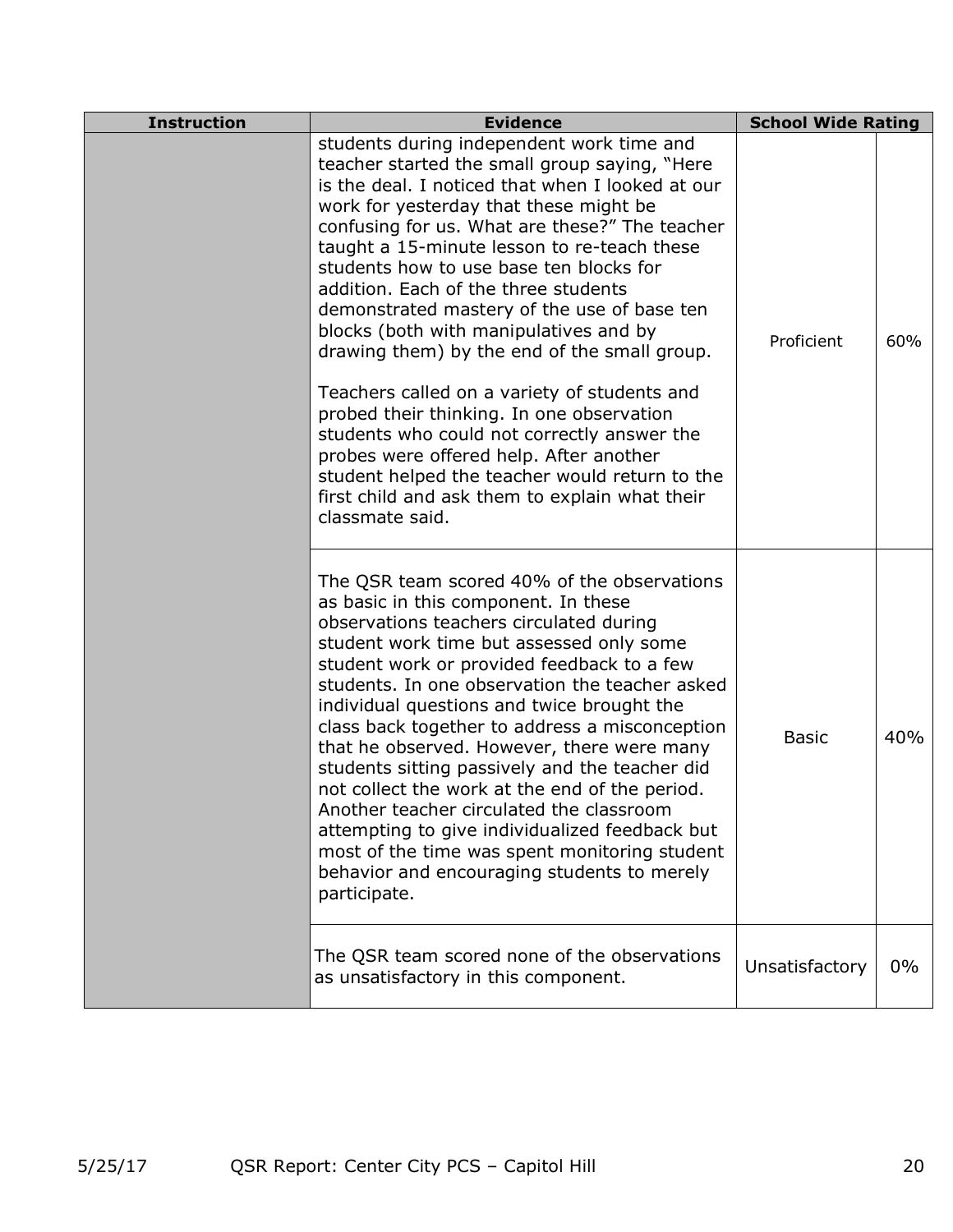## **APPENDIX I: THE CLASSROOM ENVIRONMENT OBSERVATION RUBRIC**

| <b>The Classroom</b><br><b>Environment</b>                                          | <b>Unsatisfactory</b>                                                                                                                                                                                                      | <b>Basic</b>                                                                                                                                                                                                                                                                                                                                 | <b>Proficient</b>                                                                                                                                                                                                                                 | <b>Distinguished</b>                                                                                                                                                                                                                                                                                                                 |
|-------------------------------------------------------------------------------------|----------------------------------------------------------------------------------------------------------------------------------------------------------------------------------------------------------------------------|----------------------------------------------------------------------------------------------------------------------------------------------------------------------------------------------------------------------------------------------------------------------------------------------------------------------------------------------|---------------------------------------------------------------------------------------------------------------------------------------------------------------------------------------------------------------------------------------------------|--------------------------------------------------------------------------------------------------------------------------------------------------------------------------------------------------------------------------------------------------------------------------------------------------------------------------------------|
| <b>Creating an</b><br><b>Environment of</b><br><b>Respect and</b><br><b>Rapport</b> | Classroom interactions,<br>both between the teacher<br>and students and among<br>students, are negative or<br>inappropriate and<br>characterized by sarcasm,<br>putdowns, or conflict.                                     | Classroom interactions<br>are generally<br>appropriate and free<br>from conflict but may be<br>characterized by<br>occasional displays of<br>insensitivity.                                                                                                                                                                                  | Classroom interactions<br>reflect general warmth<br>and caring, and are<br>respectful of the cultural<br>and developmental<br>differences among<br>groups of students.                                                                            | Classroom interactions<br>are highly respectful,<br>reflecting genuine<br>warmth and caring<br>toward individuals.<br>Students themselves<br>ensure maintenance of<br>high levels of civility<br>among member of the<br>class.                                                                                                       |
| Establishing a<br><b>Culture for</b><br>Learning                                    | The classroom does not<br>represent a culture for<br>learning and is<br>characterized by low<br>teacher commitment to the<br>subject, low expectations<br>for student achievement,<br>and little student pride in<br>work. | The classroom<br>environment reflects<br>only a minimal culture<br>for learning, with only<br>modest or inconsistent<br>expectations for student<br>achievement, little<br>teacher commitment to<br>the subject, and little<br>student pride in work.<br>Both teacher and<br>students are performing<br>at the minimal level to<br>"get by." | The classroom<br>environment represents<br>a genuine culture for<br>learning, with<br>commitment to the<br>subject on the part of<br>both teacher and<br>students, high<br>expectations for student<br>achievement, and<br>student pride in work. | Students assumes<br>much of the<br>responsibility for<br>establishing a culture<br>for learning in the<br>classroom by taking<br>pride in their work,<br>initiating improvements<br>to their products, and<br>holding the work to the<br>highest standard.<br>Teacher demonstrates<br>as passionate<br>commitment to the<br>subject. |
| <b>Managing</b><br><b>Classroom</b><br><b>Procedures</b>                            | Classroom routines and<br>procedures are either<br>nonexistent or inefficient,<br>resulting in the loss of<br>much instruction time.                                                                                       | Classroom routines and<br>procedures have been<br>established but function<br>unevenly or<br>inconsistently, with<br>some loss of instruction<br>time.                                                                                                                                                                                       | Classroom routines and<br>procedures have been<br>established and function<br>smoothly for the most<br>part, with little loss of<br>instruction time.                                                                                             | Classroom routines and<br>procedures are<br>seamless in their<br>operation, and students<br>assume considerable<br>responsibility for their<br>smooth functioning.                                                                                                                                                                   |
| <b>Managing</b><br><b>Student</b><br><b>Behavior</b>                                | Student behavior is poor,<br>with no clear expectations,<br>no monitoring of student<br>behavior, and<br>inappropriate response to<br>student misbehavior.                                                                 | Teacher makes an effort<br>to establish standards of<br>conduct for students,<br>monitor student<br>behavior, and respond to<br>student misbehavior, but<br>these efforts are not<br>always successful.                                                                                                                                      | Teacher is aware of<br>student behavior, has<br>established clear<br>standards of conduct,<br>and responds to student<br>misbehavior in ways that<br>are appropriate and<br>respectful of the<br>students.                                        | Student behavior is<br>entirely appropriate,<br>with evidence of<br>student participation in<br>setting expectations<br>and monitoring<br>behavior. Teacher's<br>monitoring of student<br>behavior is subtle and<br>preventive, and<br>teachers' response to<br>student misbehavior is<br>sensitive to individual<br>student needs.  |